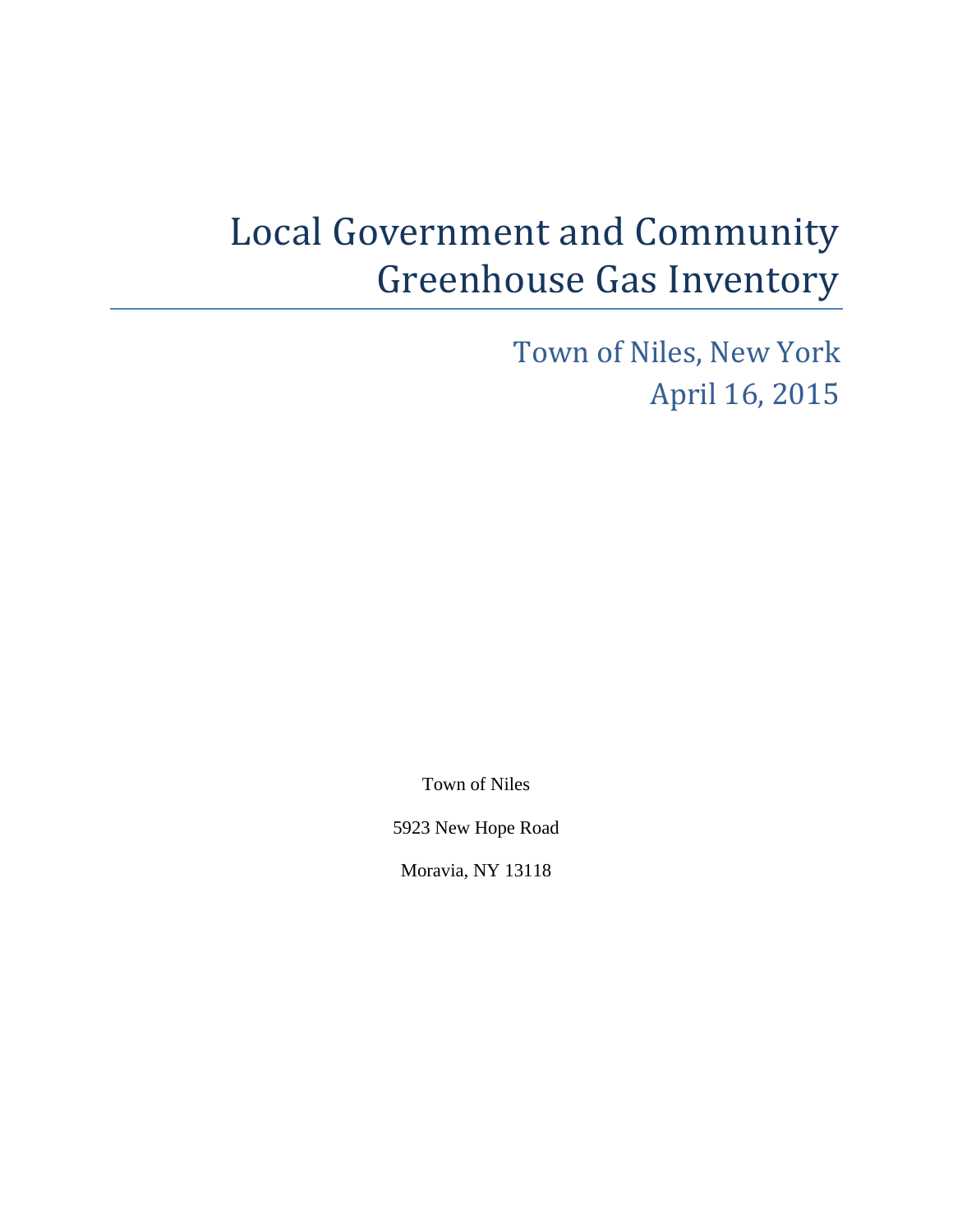# **Table of Contents**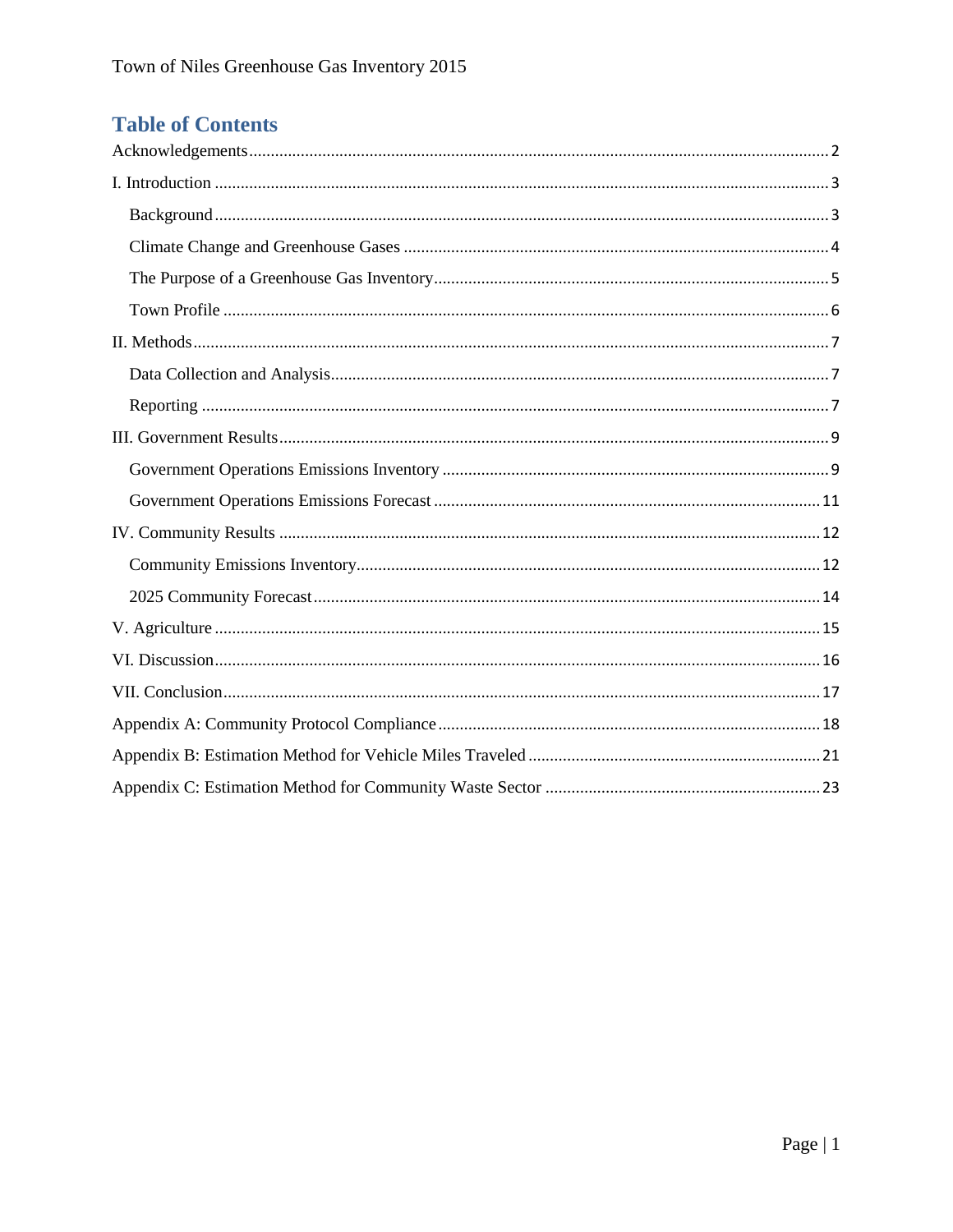## <span id="page-2-0"></span>**Acknowledgements**

The Town of Niles would like to acknowledge the contributions made to this report by the following:

#### **Town of Niles**

Tina Weed, Town Clerk

#### **ICLEI Local Governments for Sustainability**

**Central New York Regional Planning and Development Board** Chris Carrick, Energy Program Manager Amanda Sopchak, Planner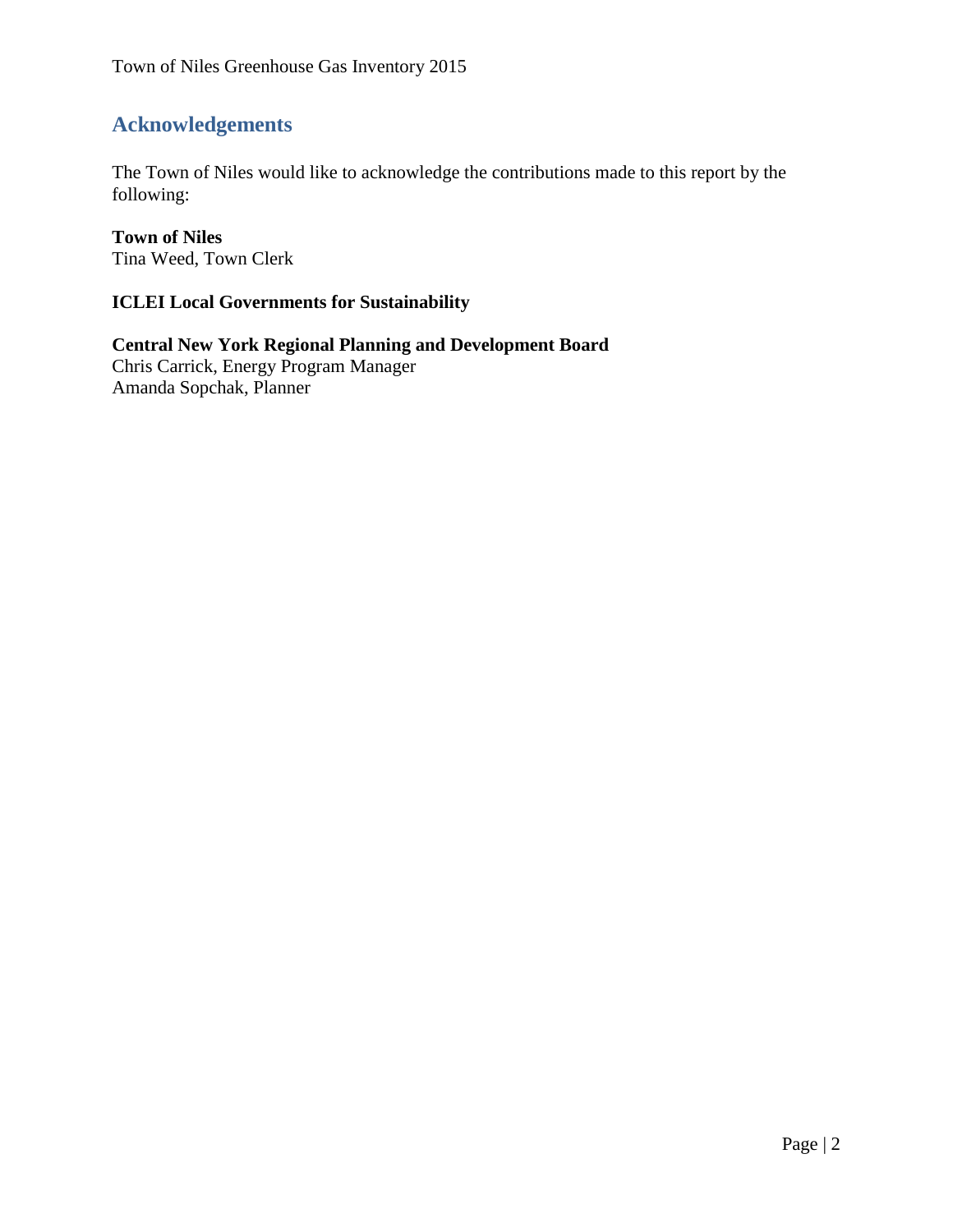## <span id="page-3-0"></span>**I. Introduction**

#### <span id="page-3-1"></span>**Background**

The Town of Niles has adopted the Climate Smart Communities Pledge as a commitment to greenhouse gas (GHG) emission reduction and climate change mitigation. The Climate Smart Communities Program represents a partnership between New York State and local governments to reduce energy use and GHG emissions. Major steps involved in the program include:

- 1. Adopting the Climate Smart pledge
- 2. Compiling a GHG inventory
- 3. Developing a plan to reduce emissions (Climate Action Plan), and
- 4. Carrying out sustainable development projects.

ICLEI-Local Governments for Sustainability recommends a similar path to follow with 5 milestones (see Figure 1).

The first step in climate action planning is to compile a GHG inventory. A GHG emissions inventory is an audit of activities that contribute to the release of emissions. For this GHG inventory, energy use and waste generation information was gathered and methods of calculation explained in the Local Government Operations Protocol (LGOP) and the US Community Operations Protocol developed by ICLEI-Local Governments for Sustainability were utilized to generate emissions figures. Data for municipal and community-wide energy use and waste production were entered into ICLEI's ClearPath software. The outputs were aggregated into metric tons of  $CO<sub>2</sub>$  equivalent, and emissions were delineated by sector, source, and scope. Data from the inventory will guide policy decisions and energy improvements, inform sustainability projects, and build public support for broader sustainability initiatives in the Town of Niles.



**Figure 1: ICLEI-Local Governments for Sustainability's 5 Milestone Process**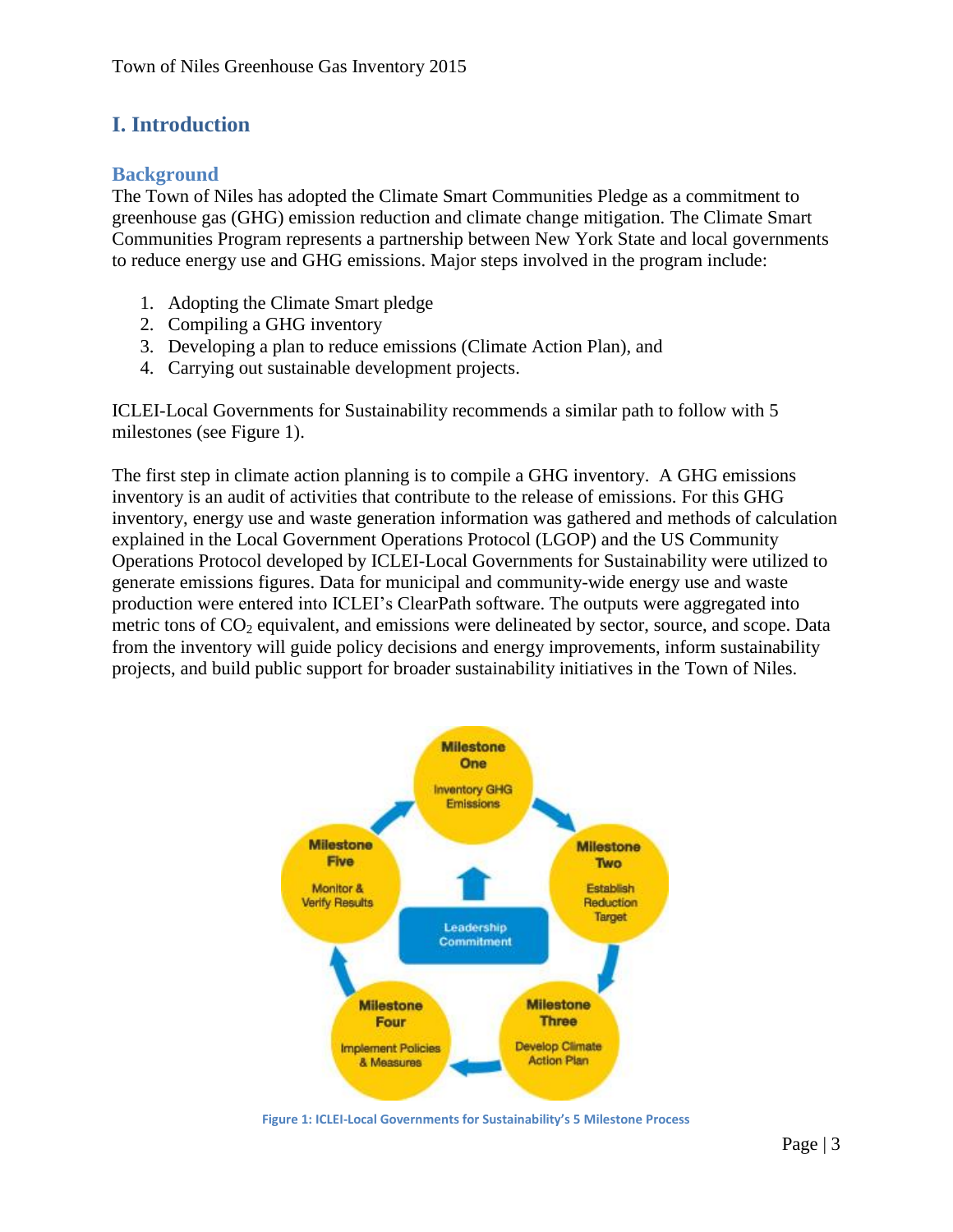#### <span id="page-4-0"></span>**Climate Change and Greenhouse Gases**

New York State outlined projected climate impacts and vulnerabilities during the 2011 ClimAid assessment.<sup>1</sup> The ClimAid report projects changes to ecosystems, with the increased presence of invasive species and shifts in tree composition, while water quality and quantity may also be impacted due to changes in precipitation. Furthermore, there may be beneficial economic impacts, such as a longer recreation season in the summer, and a longer growing season for the agricultural sector due to rising temperatures. Scientific evidence suggests that the impacts of global climate change will be different in various regions, and will include temperature shifts, sea level rise, and human health risks.

Climate change is increasingly recognized as a global concern. Scientists have documented changes to the Earth's climate including the rise in global average temperatures, as well as sea levels, during the last century. An international panel of leading climate scientists, the Intergovernmental Panel on Climate Change (IPCC), was formed in 1988 by the World Meteorological Organization and the United Nations Environment Programme to provide objective and up-todate information regarding the changing climate. In its 2007 Fourth Assessment Report, the IPCC states that there is **a greater than 95 percent chance that rising global** 



**Figure 1: The Greenhouse Effect**

**average temperatures, observed since 1750, are primarily a result of greenhouse gas (GHG)-emitting human activities.<sup>2</sup>**

The rising trend of human-generated GHG emissions is a global threat. The increased presence of these gases affects the warming of the planet by contributing to the natural greenhouse effect, which warms the atmosphere and makes the earth habitable for humans and other species (see Figure 2).<sup>3</sup> Mitigation of GHGs is occurring in all sectors as a means of reducing the impacts of this warming trend. However, scientific models predict that some effects of climate change are inevitable no matter how much mitigative action is taken now. Therefore, climate mitigation actions must be paired with adaptation measures in order to continue efforts to curb emissions contributions to global warming, while adapting communities so that they are able to withstand climate change impacts and maintain social, economic, and environmental resilience in the face of uncertainty. Climate adaptation can take shape through infrastructure assessments and emergency planning, as well as through educational efforts to raise public awareness about potential climate change impacts. In New York State, regional climate change impact and vulnerability assessments will likely increase moving forward, but many local governments

 $\overline{a}$ <sup>1</sup> NYS. 2011. ClimAid. [http://www.nyserda.ny.gov/Publications/Research-and-Development/Environmental/EMEP-](http://www.nyserda.ny.gov/Publications/Research-and-Development/Environmental/EMEP-Publications/Response-to-Climate-Change-in-New-York.aspx)[Publications/Response-to-Climate-Change-in-New-York.aspx](http://www.nyserda.ny.gov/Publications/Research-and-Development/Environmental/EMEP-Publications/Response-to-Climate-Change-in-New-York.aspx)

 $\frac{2}{3}$  NYS. 2011. ClimAid. [http://www.nyserda.ny.gov/Publications/Research-and-Development/Environmental/EMEP-](http://www.nyserda.ny.gov/Publications/Research-and-Development/Environmental/EMEP-Publications/Response-to-Climate-Change-in-New-York.aspx)[Publications/Response-to-Climate-Change-in-New-York.aspx](http://www.nyserda.ny.gov/Publications/Research-and-Development/Environmental/EMEP-Publications/Response-to-Climate-Change-in-New-York.aspx)

<sup>&</sup>lt;sup>3</sup> IPCC. 2007. Fourth Assessment Report. [http://www.ipcc.ch/publications\\_and\\_data/ar4/wg2/en/ch18s18-6.html](http://www.ipcc.ch/publications_and_data/ar4/wg2/en/ch18s18-6.html)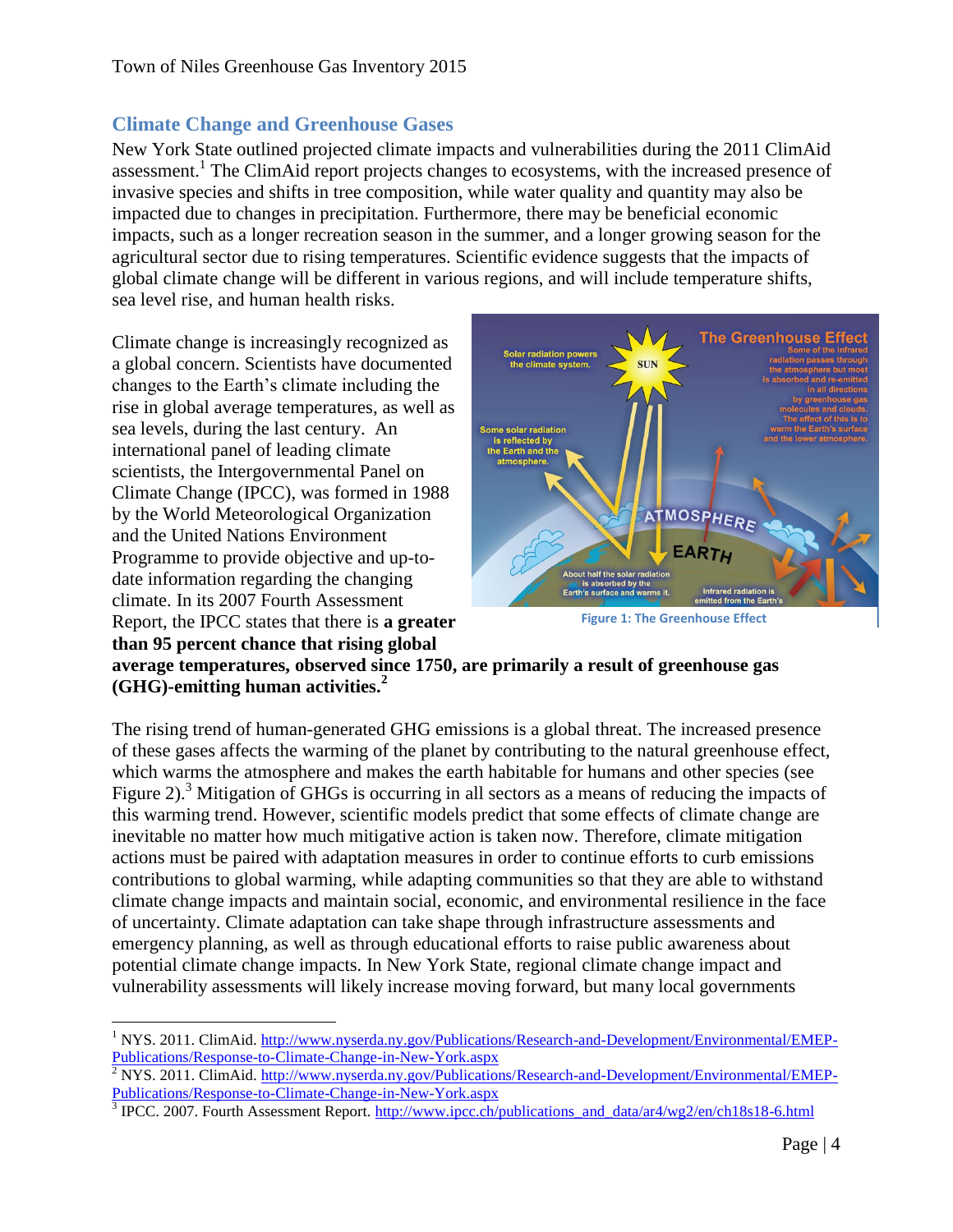across the nation are already taking action to lessen climate impacts through GHG reduction measures and climate adaptation planning.

As scientific evidence of climate change grows, the need for climate action and adaptation will also increase. The goal of building community resilience in order to protect the health and livelihood of residents, as well as natural systems, must serve as a motivating factor in the assessment of greenhouse gas contributions and effective sustainability planning.

#### <span id="page-5-0"></span>**The Purpose of a Greenhouse Gas Inventory**

Many local governments have decided to gain a detailed understanding of how their emissions and their community's emissions are related to climate change and have committed to reducing GHG emissions at the local level. Local governments exercise direct control over their own operations and can lead by example by reducing energy usage in municipal facilities, using alternative fuels for their fleets, and investing in renewable energy sources. Local governments can also influence community-wide activities that contribute to climate change by improving building codes and standards, providing cleaner transportation options, and educating members of the community about their choices as consumers. Each local government is unique with its own set of opportunities, challenges, and solutions, and therefore climate action needs to be tailored to each community at the local level.

Because local governments typically contribute less than ten percent of the total greenhouse gas emissions generated in a given community, ICLEI recommends developing both local government operations and community-wide greenhouse gas emissions inventories and reduction strategies. Before concerted management and reduction of greenhouse gas emissions can occur within our local governments and communities, local governments must undertake a careful measurement and analysis of all GHG sources. A GHG inventory should facilitate keen insight into the types and sources of GHG emissions within a local jurisdiction, and a GHG emissions forecast will project these emissions levels into the future, allowing for better planning and success in managing those emissions.

There are several major benefits for local governments that undertake emissions inventories:

- 1. **Fiscal benefits:** Developing climate and energy strategies can help your local government slash energy costs and save taxpayer dollars. Conducting a GHG emissions inventory will show you exactly where energy is being wasted and identify opportunities to become more efficient.
- 2. **Climate leadership:** By taking action now to address climate change, your local government and elected officials can be recognized for their leadership on climate and energy issues.
- 3. **Community benefits:** Measures to reduce GHG emissions and energy consumption typically have many co-benefits. They can improve air quality and public health, stimulate the local economy, create green jobs, and make communities more livable and walkable.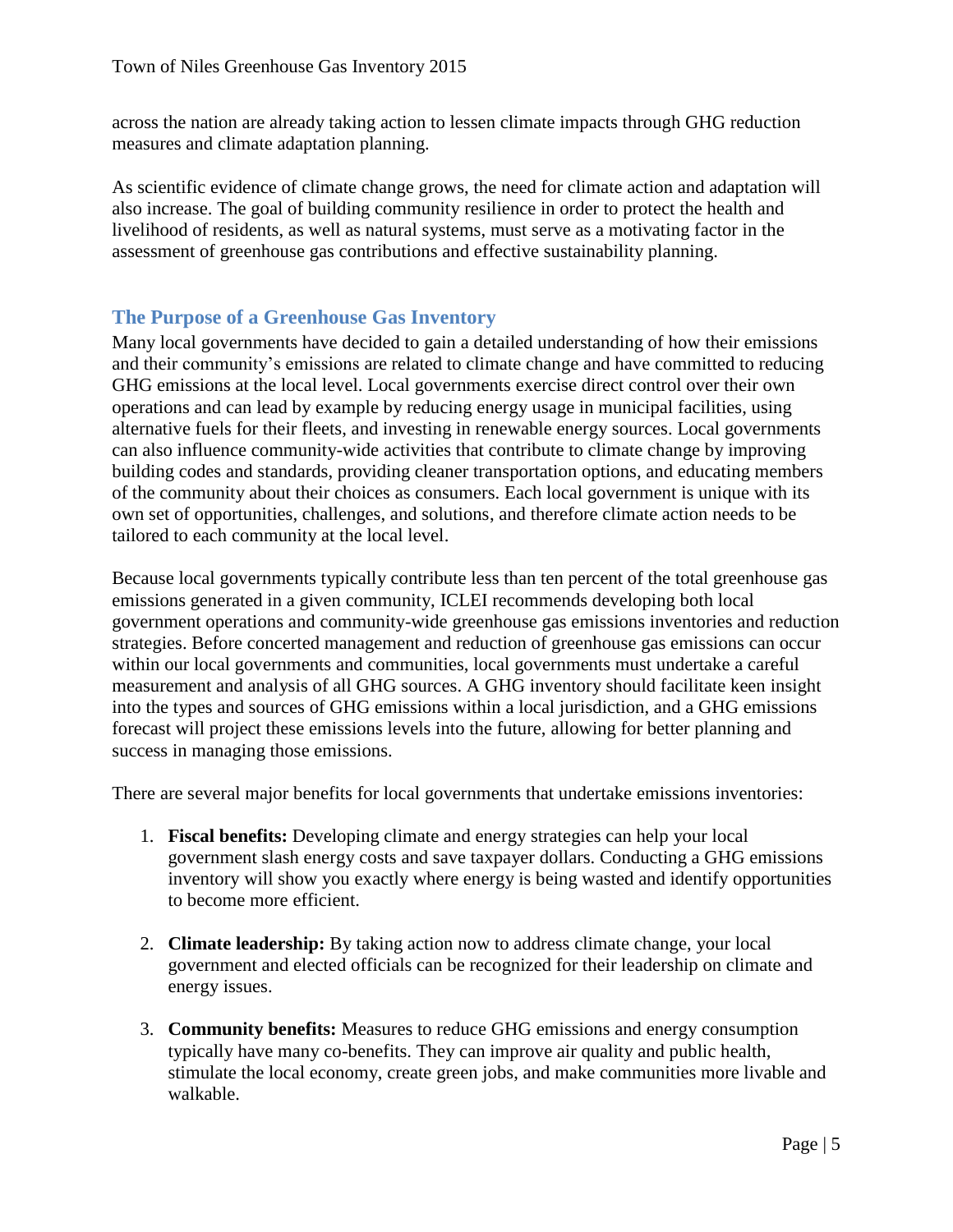4. **Regulatory preparedness:** Although the federal government has yet to produce legislation addressing GHG emissions, a variety of actions at the state and regional levels specifically impact local governments and planning agencies. Taking action now will help your jurisdiction prepare for any future legislative requirements and position your local government for successful compliance.

The Town of Niles is becoming increasingly interested with sustainable initiatives, and in 2014 signed on with a team from the Central New York Regional Planning and Development Board to conduct a greenhouse gas inventory. Through this initiative, the Town hopes to monitor and audit their emissions in order to discover new ways to decrease their carbon footprint as well as incorporate sustainable alternatives into their Town planning.

#### <span id="page-6-0"></span>**Town Profile**

The Town of Niles is located in southwestern Cayuga County. The Town covers an area of approximately 43.3 square miles, and the majority of the area is used for agricultural or residential purposes. According to the 2010 US Census, the Town has a population of about 1,194 residents, with 476 occupied housing units. Of the occupied housing units, 384 units are owner-occupied with an average household size of 2.33 persons, while 55 units are renteroccupied with an average household size of 2.64 persons.

The Town provides its residents with many services through the following departments: Supervisor, Deputy Supervisor, Clerk, Deputy Clerk, Assistant to the Clerk, Assessor, Justice, Town Council, Planning Board, Dog Control, Board of Assessment Review, Board of Appeals, and Historian.



**Figure 3: Town of Niles Map**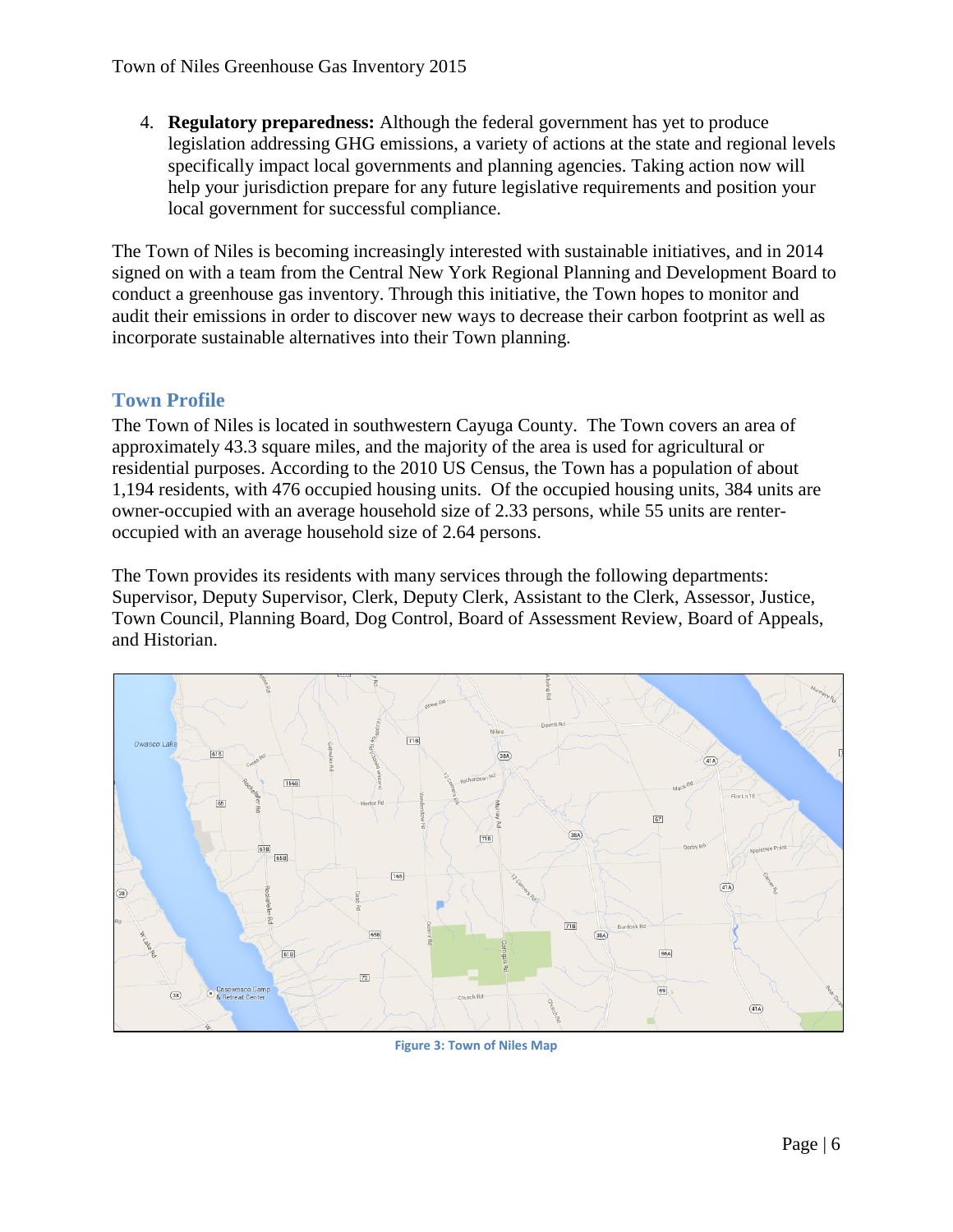## <span id="page-7-0"></span>**II. Methods**

### <span id="page-7-1"></span>**Data Collection and Analysis**

Fuel and energy use data associated with GHG emissions were collected for community and municipal operations within the Town of Niles for the baseline year 2010 following ICLEI-Local Governments for Sustainability's Local Government Operations Protocol (LGOP) and the US Community Operations Protocol. Emissions were also forecasted for the year 2025 for both government and community operations based on current and projected energy use trends and waste production trends. ICLEI's ClearPath software was used to analyze energy use and convert information into emissions data, measured in metric tons of carbon dioxide equivalent (MTCO<sub>2</sub>e). The software streamlines the process of converting different sources, units, and varieties of emissions into comparable energy use and emissions figures.

#### <span id="page-7-2"></span>**Reporting**

The three most prevalent greenhouse gases, and therefore the focus of this analysis, are carbon dioxide  $(CO_2)$ , methane  $(CH_4)$  and nitrous oxide  $(N_2O)$ . The units used to discuss these gases in aggregate is carbon dioxide equivalent  $(CO<sub>2</sub>e)$ , which is a conversion based on each gas' Global Warming Potential (GWP), or the impact of 1 unit of each gas in the atmosphere compared to 1 unit of  $CO<sub>2</sub>$  (see Table 1). Emissions measured in  $CO<sub>2</sub>e$  can be categorized in various ways, including by scope, sector, and source.

| <b>Greenhouse Gas (GHG)</b> | <b>Global Warming Potential</b><br>(GWP) |
|-----------------------------|------------------------------------------|
| Carbon Dioxide $(CO2)$      |                                          |
| Methane $(CH_4)$            | 21                                       |
| Nitrous Oxide $(N_2O)$      | 310                                      |

**Table 1: Global Warming Potential of Greenhouse Gases**

The scope distinction, which labels the emissions sources within a local government as either scope 1, 2, or 3, distinguishes between what is directly emitted (scope 1) and indirectly emitted (scopes 2 and 3) (see Table 2). Local governments inherently have more control over the emissions in scopes 1 and 2 due to the behavioral and often function-specific nature of scope 3 emissions sources, and therefore scope 3 emissions are optional to report in GHG inventories. However, governments and communities are increasingly accounting for all three scopes in their inventory analyses in an effort to conduct more comprehensive carbon footprint assessments.

It is important to use the scope distinction, rather than just an aggregate emissions total, when evaluating the local government GHG footprint because other government inventories (such as Cayuga County or New York State) will likely account for the same emissions. If scope distinctions are not made, then there is the potential for double-counting certain sources in these aggregated reporting formats (such as electricity consumed by the Town (scope 2) and the same electricity generated by plants in the State (scope 1)).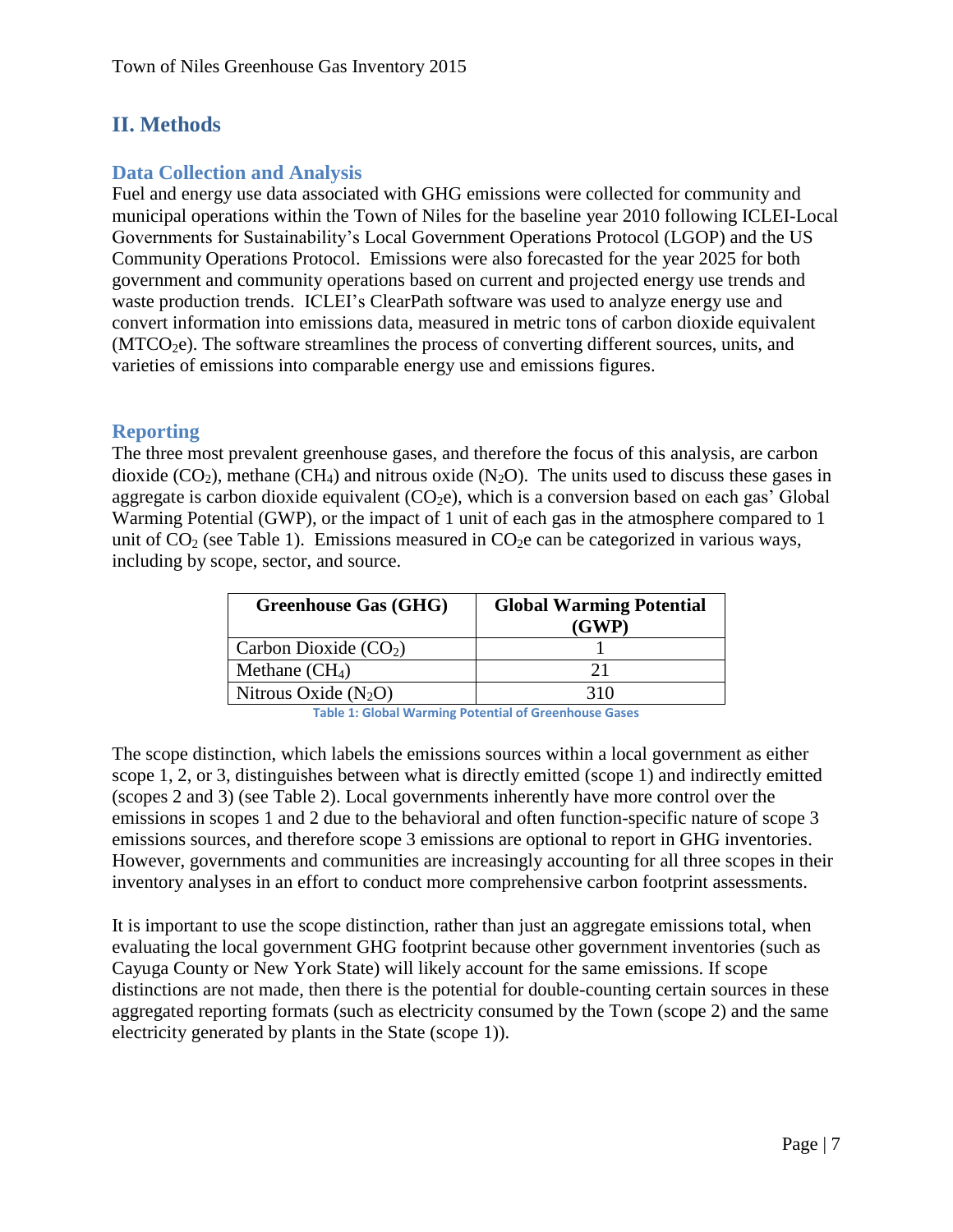| <b>Scope</b>                | <b>Emissions Activity</b>                                                   | <b>Examples</b>                                                                                                        |
|-----------------------------|-----------------------------------------------------------------------------|------------------------------------------------------------------------------------------------------------------------|
|                             | All direct GHG emissions                                                    | Onsite governmental emissions, vehicle fleet<br>emissions, onsite commercial, residential, and<br>industrial emissions |
| $\mathcal{D}_{\mathcal{L}}$ | All indirect GHG gases related to<br>the consumption of purchased<br>energy | Emissions related to purchased steam, heating,<br>cooling, and electricity                                             |
| 3                           | All other indirect emissions not<br>included in Scope 2                     | Emissions from was tewater and solid was te processes,<br>employee commute, household waste, and<br>commercial waste   |

**Table 2: Emission Scope Distinctions**

Emissions data can also be reported by sector. Sectors are included or excluded in the boundaries of GHG inventories based on availability of data, relevance to emissions totals, and scale to which they can be changed. For example, if a municipality's wastewater is treated at a wastewater treatment facility that is located outside of the municipality's boundaries and is therefore not able to be changed by the municipality alone, facility emissions do not need to be included in the inventory).

Finally, emissions data can be reported by source. Electricity, natural gas, wood, and fuel oil would be sources of emissions within the "Residential Energy Use" or "Commercial Energy Use" sectors, while gasoline, diesel, and ethanol would be sources of emissions within the "Transportation" sector.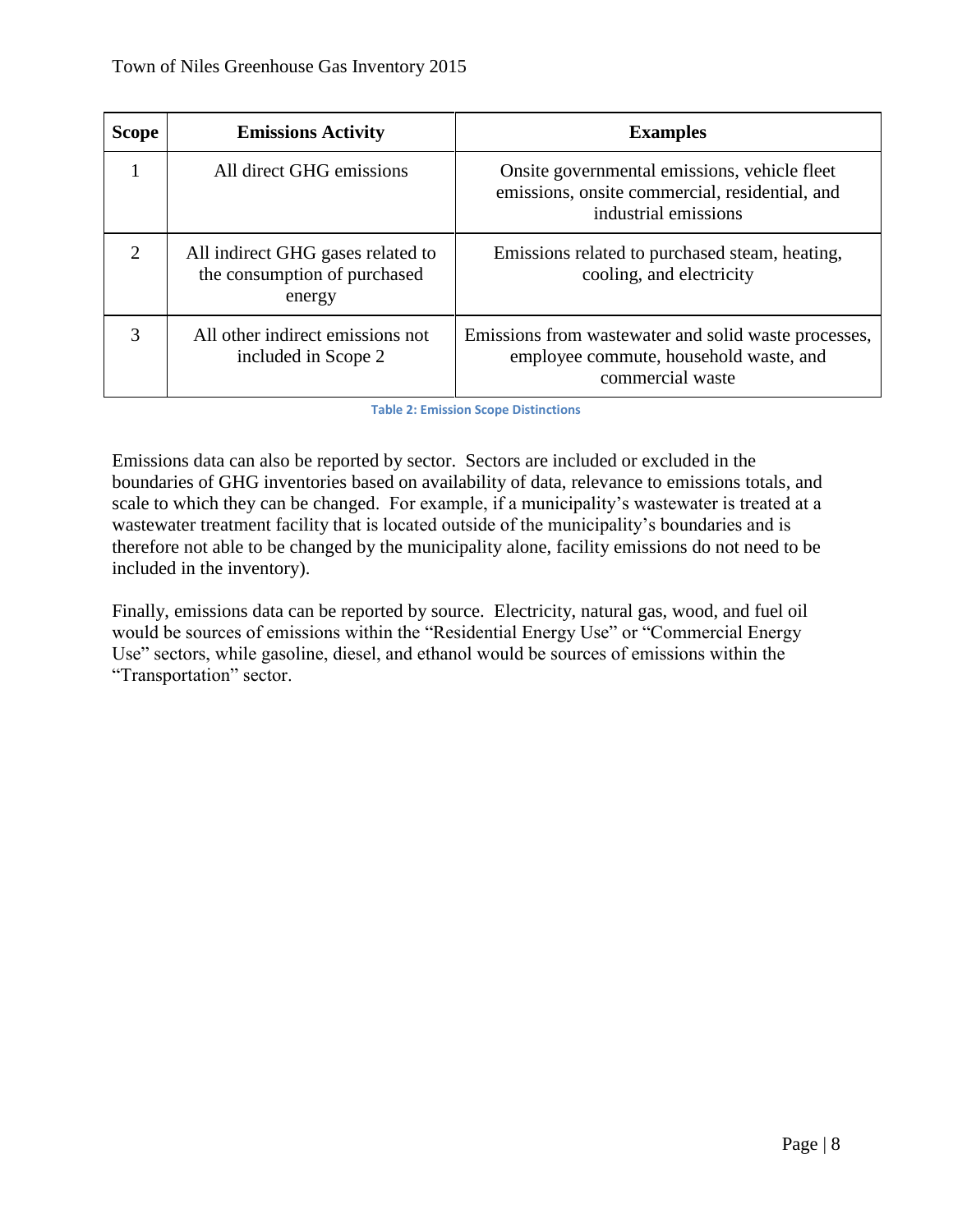## <span id="page-9-0"></span>**III. Government Results**

#### <span id="page-9-1"></span>**Government Operations Emissions Inventory**

In 2010, the Town of Niles' government emissions totaled  $177 \,\mathrm{MTCO}_{2}e$ . The largest source of government emissions in the Town of Niles in 2010 was diesel, accounting for 151 MTCO<sub>2</sub>e, or 85% of all community emissions.



**Figure 4: 2010 Government Operations Emissions by Source**

Government emission sectors inventoried include: buildings and facilities, streetlights and traffic signals, and vehicle fleet. The vehicle fleet sector contributed to the largest percentage of emissions in the 2010 base year, accounting for 151 MTCO<sub>2</sub>e, or 85% of the government's total emissions. Buildings and facilities was the next highest emitting sector, producing  $26 \text{ MTCO}_2$ e, or 15% of total municipal emissions, followed by the streetlights and traffic signals sector, which produced  $0.15 \,\mathrm{MTCO}_{2}$ e, or  $0.1\%$  of total emissions.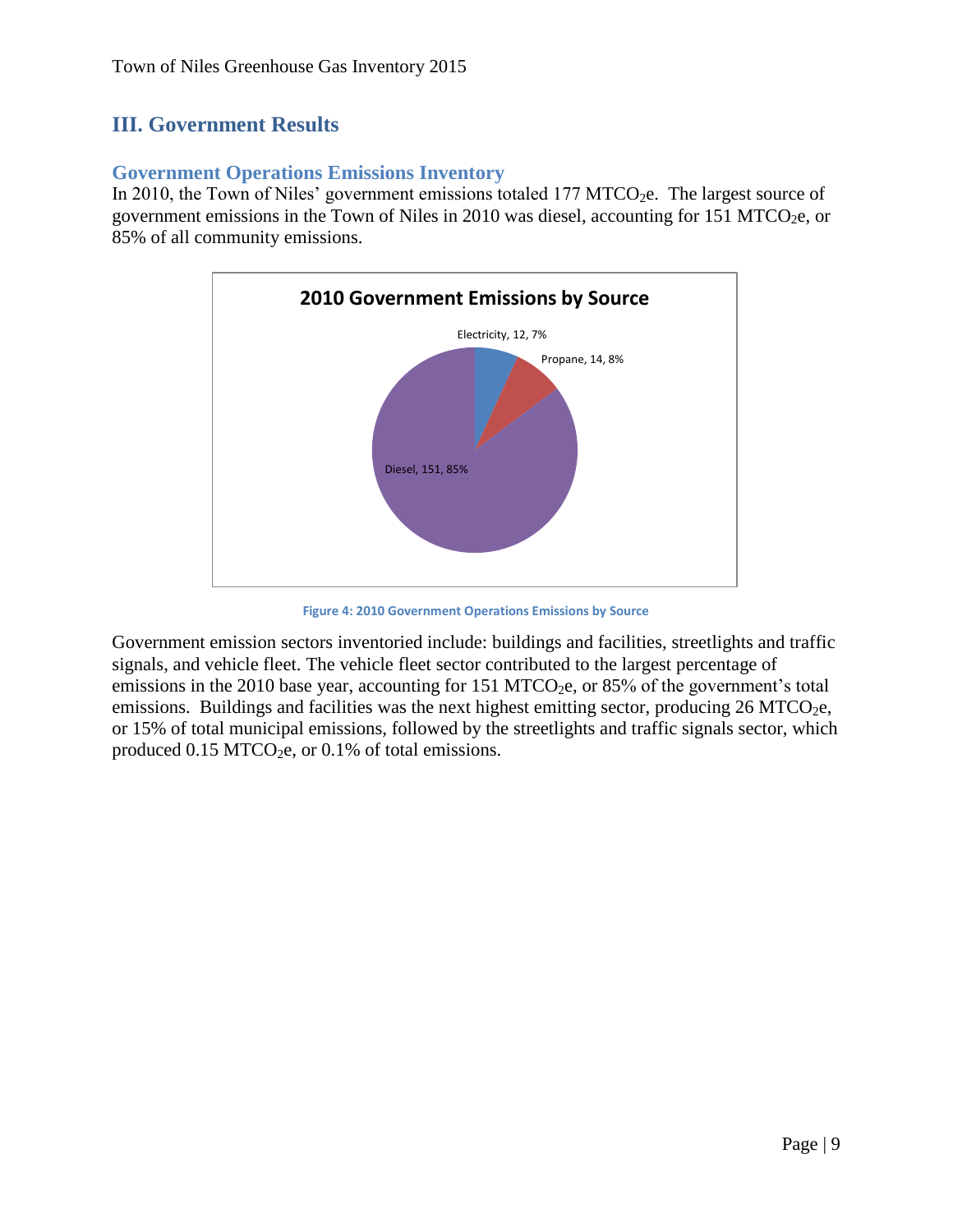

**Figure 5: 2010 Government Operations Emissions by Scope**

Energy use by sector in the government mimics emissions by sector in the government, with the vehicle fleet sector using the greatest amount of energy in 2010, using 2,036 million Btu (MMBtu) of energy, or 83% of the government's total energy use. The buildings and facilities sector consumed the next highest amount of energy, using 405 MMBtu, or 17% of total municipal energy use, followed by the streetlights and traffic signals sector which used 2 MMBtu, or 0.1% of total energy used by the government. The wastewater treatment process sector did not use any energy.



**Figure 6: 2010 Government Operations Emissions by Sector**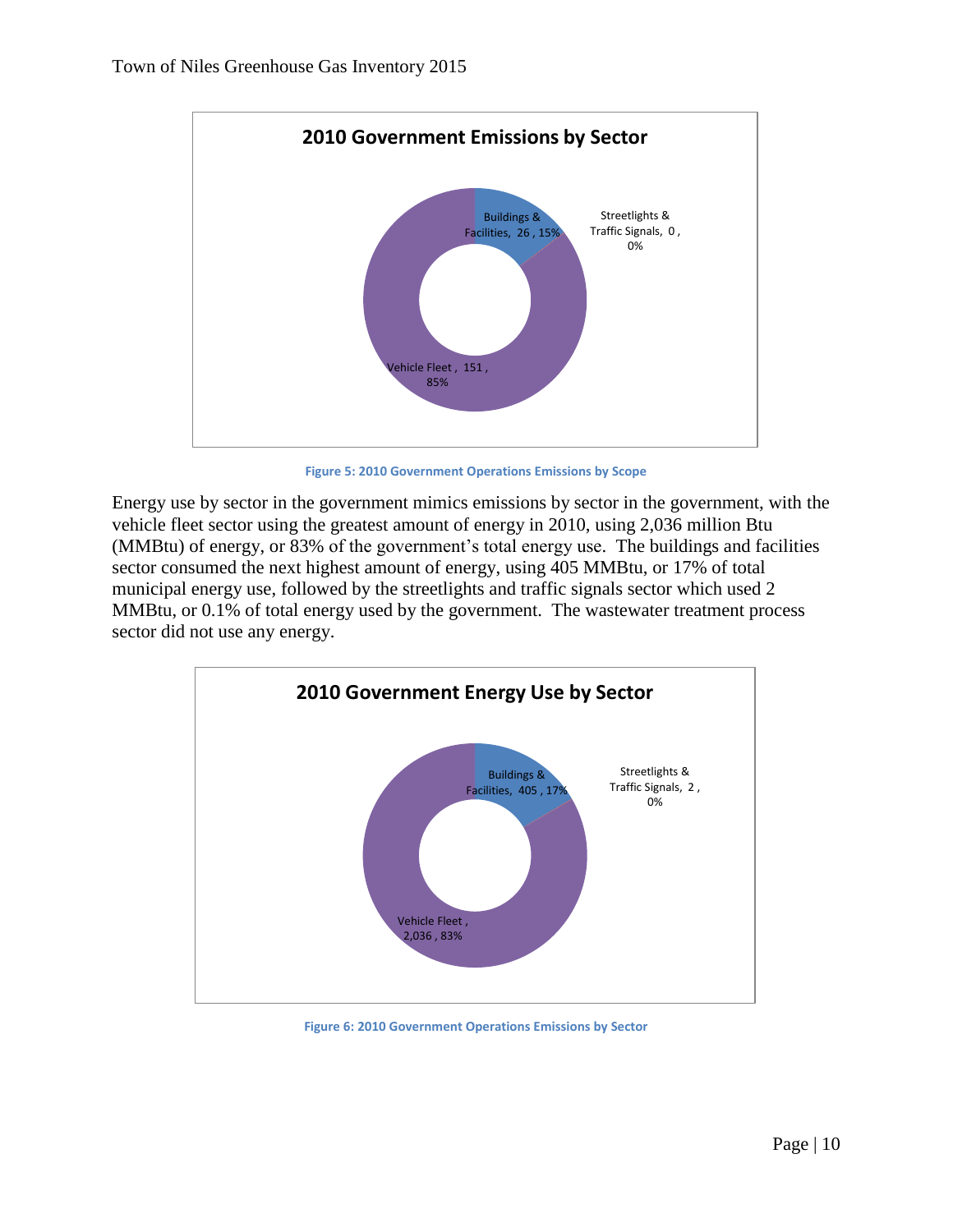Government emissions can also be broken down into scope. Scope 1 represents onsite emissions created and totaled 165 MTCO<sub>2</sub>e, or 93% of government emissions in 2010. Scope 2 represents off-site emissions created by energy used by the municipality and totaled 12 MTCO<sub>2</sub>e, or 7% of total government emissions in 2010. Scope 3 emissions were not inventoried for this report.



**Figure 7: 2010 Government Operations Energy Use by Sector**

#### <span id="page-11-0"></span>**Government Operations Emissions Forecast**

The projected government greenhouse gas emissions for 2025 is 175 metric tons, which is only 2 metric tons of  $CO<sub>2</sub>e$  less than the baseline year total. The projected forecast for 2025 government emissions is based on a single-rate population growth factor. Emissions are expected to decrease very slightly in all sectors.



**Figure 8: Government Operations Emissions Forecast**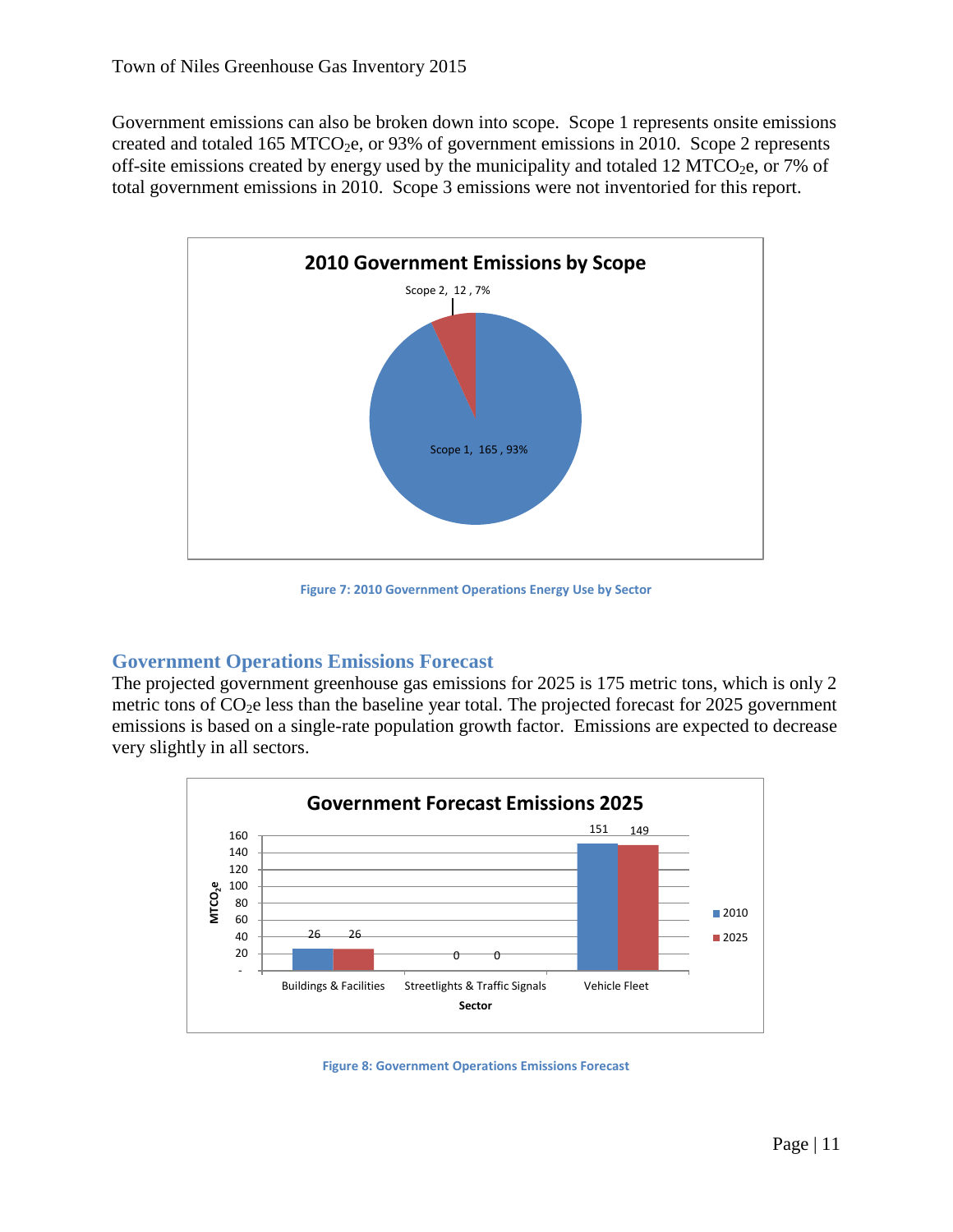## <span id="page-12-0"></span>**IV. Community Results**

#### <span id="page-12-1"></span>**Community Emissions Inventory**

In 2010, the Town of Nile's community emissions totaled  $6,126$  MTCO<sub>2</sub>e. The largest source of community emissions in the Town of Niles in 2010 was gasoline, accounting for  $1,687$  MTCO<sub>2</sub>e, or 27% of all community emissions. Fuel oil and electricity were also large emitting sources, producing  $1,656 \text{ MTCO}_2$ e (27%) and  $1,581 \text{ MTCO}_2$ e (26%), respectively.



**Figure 9: 2010 Community Emissions by Source**

Community emission sectors inventoried include: residential energy use, commercial energy use, transportation, and solid waste. The transportation sector contributed to the largest percentage of emissions in the 2010 base year, accounting for 2,286 MTCO<sub>2</sub>e, or 37% of the community's total emissions. Residential energy use was the next highest emitting sector, producing 2,212 MTCO<sub>2</sub>e, or 36% of total community emissions, followed by the commercial energy use sector, which produced  $1.187 \text{ MTCO}_{2}$ , or  $20\%$  of community emissions. The smallest emitting sector was the waste sector, which produced  $441$  MTCO<sub>2</sub>e, or 7% of total community emissions.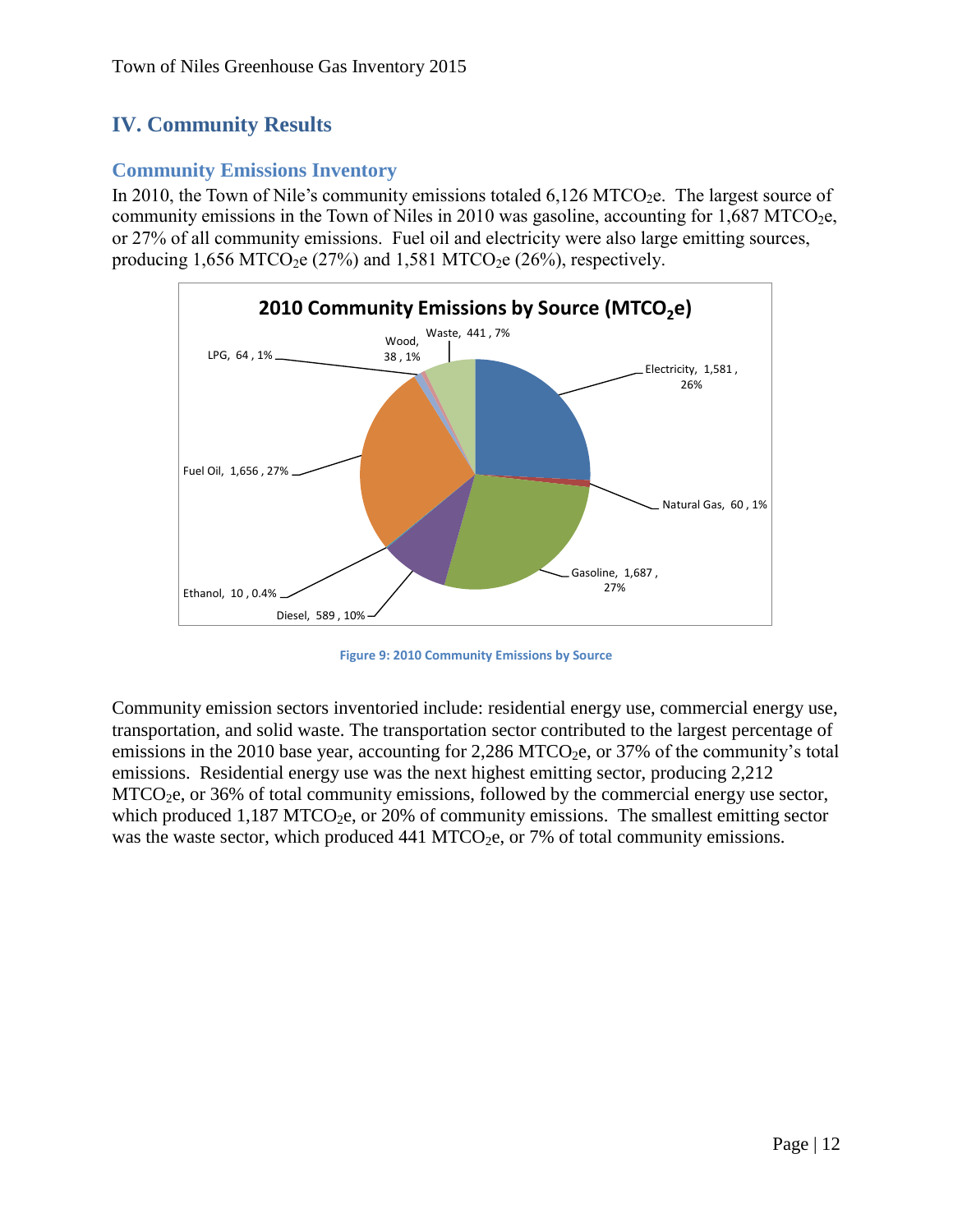

**Figure 10: 2010 Community Emissions by Sector**

Energy use by sector in the community is similar to emissions by sector in the community, with the residential energy use sector consuming the highest amount of energy, using 34,358 MMBtu, or 40% of total community energy use. The transportation sector used the next highest amount of energy in 2010, using 34,225 million Btu (MMBtu) of energy, or 39% of the community's total energy use, followed by the commercial energy use sector, which consumed 18,010 MMBtu, or 21% of total energy used. The solid waste sector did not use any energy.



**Figure 11: 2010 Community Energy Use by Sector**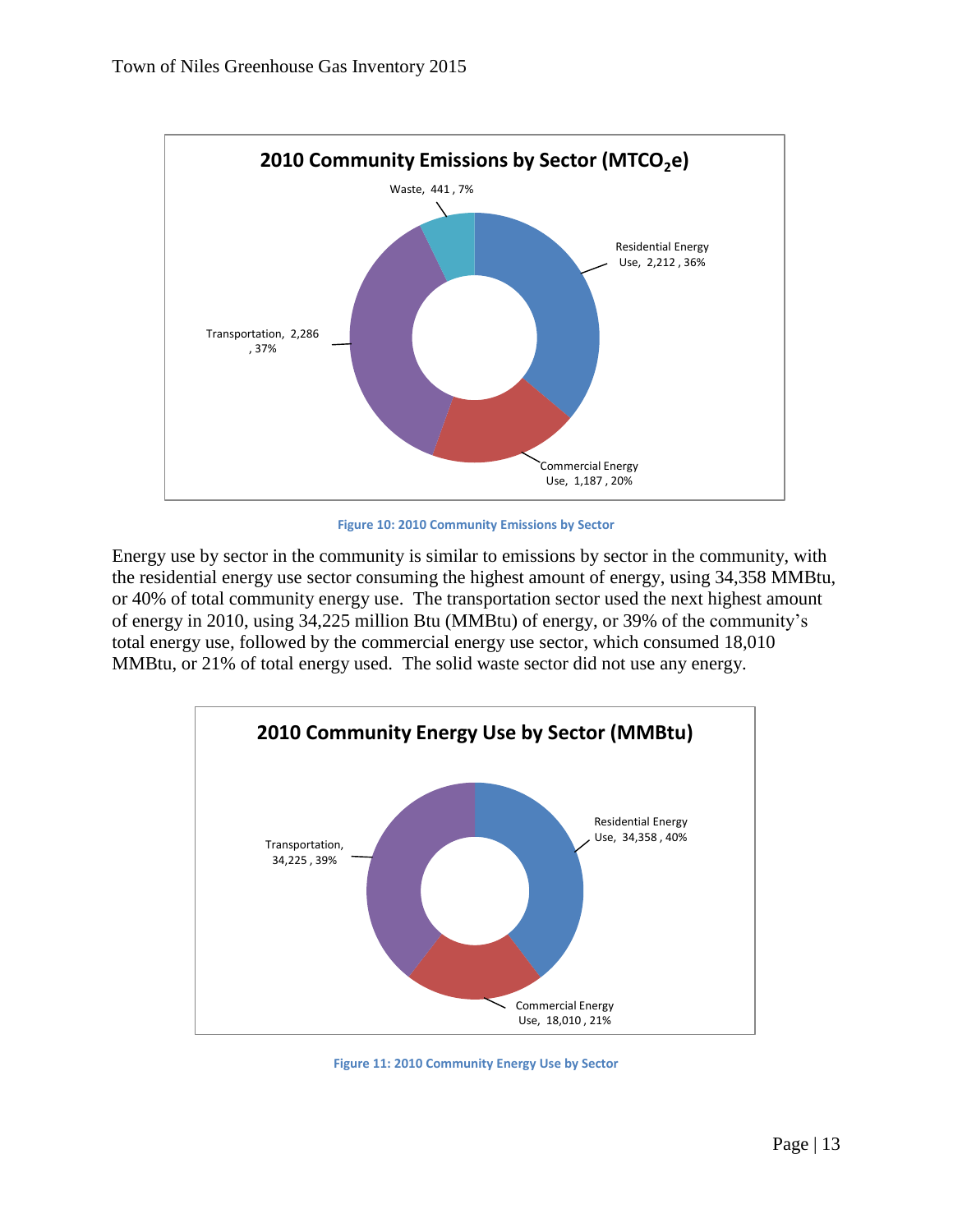#### <span id="page-14-0"></span>**2025 Community Forecast**

Community emissions in the Town of Niles are forecasted to total  $6,553$  MTCO<sub>2</sub>e in 2025, a 6.97% increase from the 2010 baseline year, with decreases in emissions in the residential energy use and commercial energy use sectors and increases in the transportation and waste sectors compared to the 2010 baseline year. This forecast takes into local and statewide energy use and waste production trends.



**Figure 12: Community Emissions Forecast**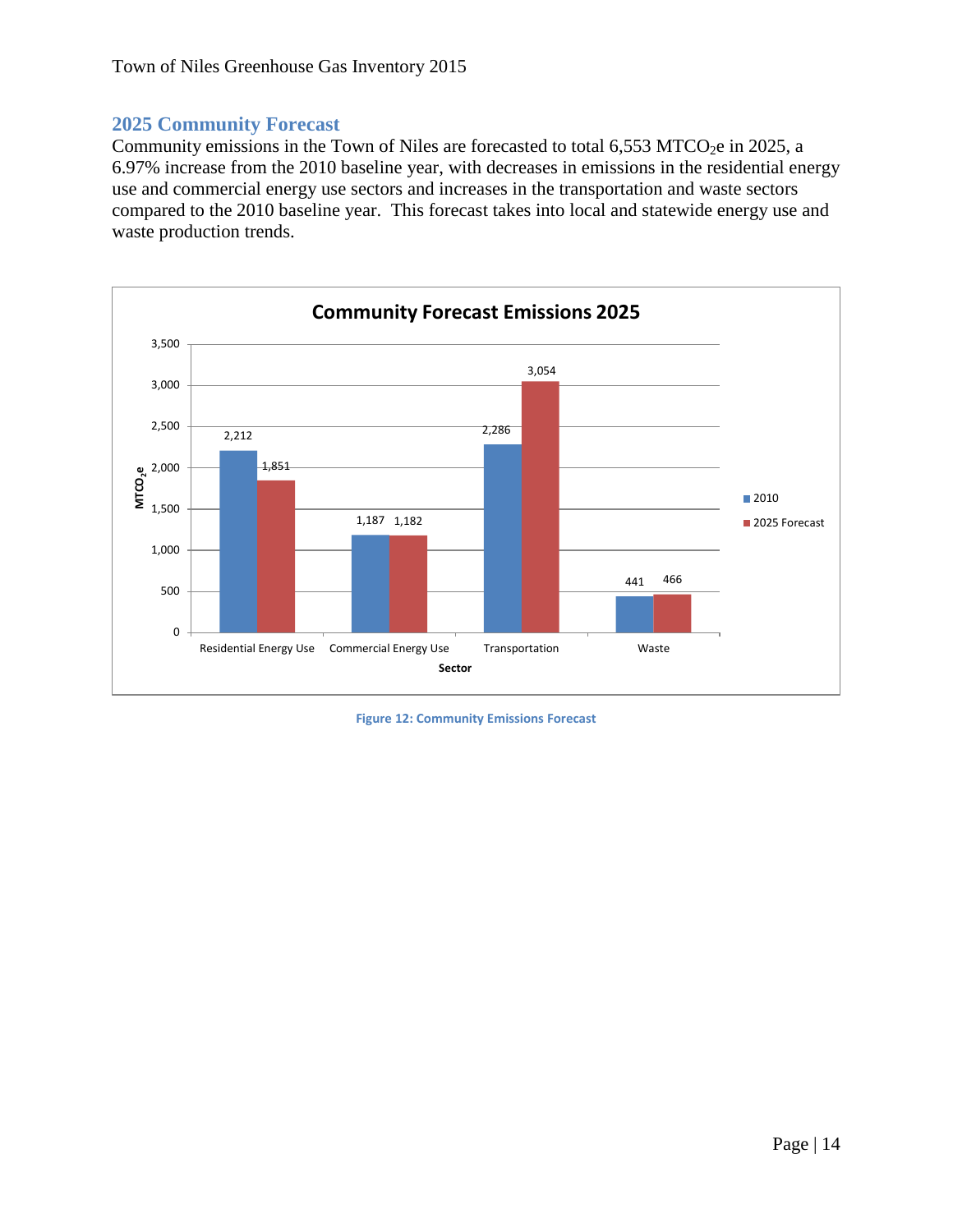## <span id="page-15-0"></span>**V. Agriculture**

The estimated emissions from agricultural activity in Niles totaled  $2,478$  MTCO<sub>2</sub>e, with 506 MTCO<sub>2</sub>e attributed to enteric fermentation (methane released during daily livestock digestion processes) and  $1,972$  MTCO<sub>2</sub>e attributed to manure management (methane and nitrous oxide released from animal waste).



**Figure 13: Town of Niles Agricultural Emissions**

Agricultural emissions were kept separate from overall community emissions because of the uncertainty of agricultural emissions data. ICLEI does not currently have a process for estimating emissions from any other agricultural processes, and therefore the agricultural emissions were estimated based on best estimates and existing estimation methods in ICLEI's U.S. Community Protocol, Appendix G.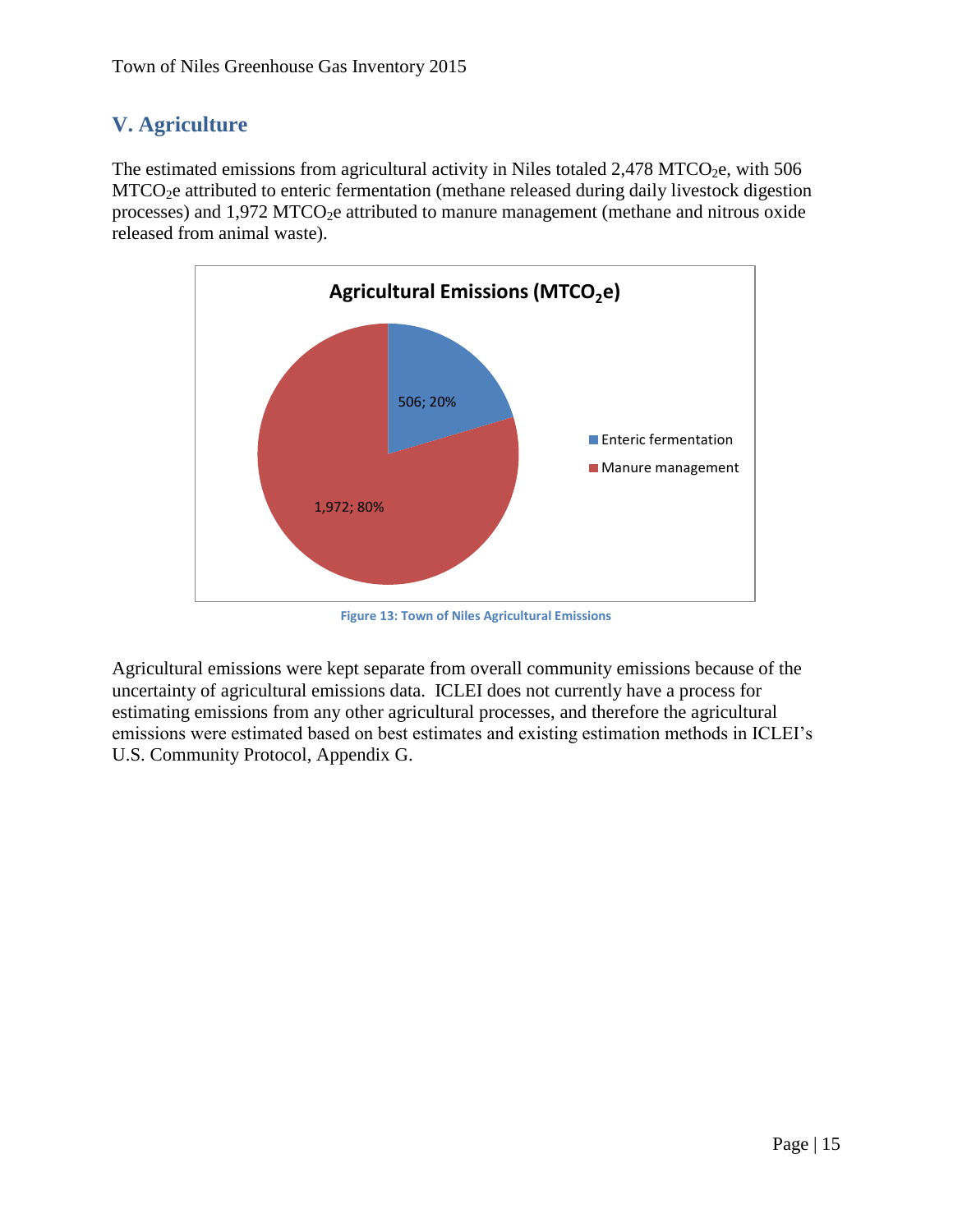## <span id="page-16-0"></span>**VI. Discussion**

For this study a scope distinction was important because it isolated emissions information into categories that can be addressed with different means and tools. Direct emissions can be linked back to specific fuel types, whereas indirect emissions from the consumption of electricity are more difficult to quantify. Indirect scope 2 and, to a greater degree, scope 3 emissions have lower potentials to be affected by local policy initiatives. The vast majority of government emissions for Niles was scope 1 emissions, and thus should garner the most attention when mitigation plans are considered.

The greenhouse gas inventory and forecast is the first milestone in climate action planning, to be followed by developing a reduction goal and then creation of a climate action plan. The reduction goal and climate action plan should take scope differences into account. Sector and source analyses are also important because they will indicate more specifically where emissions are derived from, and because the scope distinction does not apply to community generated emissions which represent the majority of emissions within a municipality.

The data indicated that the greatest percentage of government emissions came from the buildings and facilities sector, which is projected to remain the largest emitting sector in 2025 as well. The results of this study also indicate that the largest percentage of community emissions came from the transportation sector for 2010, and this sector is forecasted to remain the largest emitting sector through 2025. Transportation emissions should be targeted in the Town's future Climate Action Plan so that energy use from this sector can be reduced, therefore lowering both energy costs and GHG emissions.

The boundaries of this study did not include several considerable sources of emissions, including, but not limited to: employee commute, and waste generated by government operations. These sources were left out due to lack of clarity in data and low potential for influence. This does not diminish the potential for these sectors to be included in future emissions inventories.

This study is the first of its kind for the Town of Niles. Several other CNY municipalities have undergone inventories, proving that climate mitigation requires local participation. Local participation will no doubt reflect the character and capacity of the particular municipality and should be in accordance with a comprehensive plan. Moving forward, institutionalizing data collection is also important in order to broaden the boundaries of the inventory, streamline further studies, and provide more comprehensive sets. Local participation can continue to be aided with efforts from regional support, including the CNY RPDB, Cayuga County, NYS DEC, and the EPA.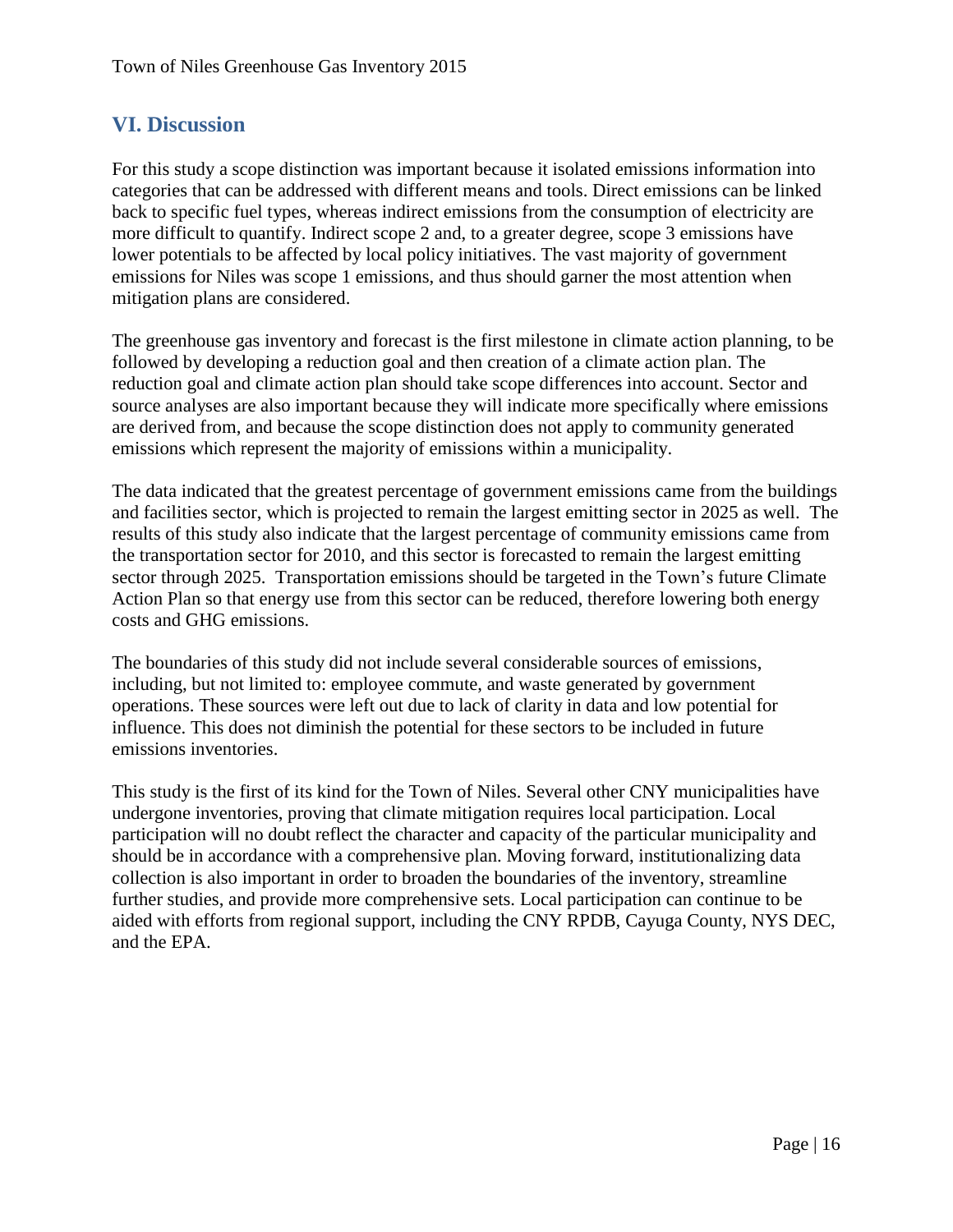#### <span id="page-17-0"></span>**VII. Conclusion**

As a Climate Smart Community, the Town of Niles has partnered with state and local agencies to combat climate change and pledge to reduce greenhouse gas emissions. The first milestone for meeting climate mitigation goals, according to ICLEI-Local Governments for Sustainability, is to conduct a baseline emissions inventory and forecast. This study was the first attempt to comprehensively quantify these emissions for the Town. It will provide a benchmark for planning purposes with the goal of setting an emissions reduction target and developing a Climate Action Plan.

Emissions for the Town of Niles in the 2010 baseline year totaled 6,303 MTCO<sub>2</sub>e for all activity covered in this inventory, 177 MTCO<sub>2</sub>e (3%) of which was from government activity and  $6,126$  $MTCO<sub>2</sub>e$  (97%) of which was from community-wide activity. The majority of government emissions came from scope 1 sources that are easiest to influence through planning initiatives. Although a considerable proportion came from the community, which is outside direct governmental control, the local government can take steps to reduce their energy use and GHG emissions to serve as an example to the community. The local government can also provide information and assistance to community members to encourage them to take related actions.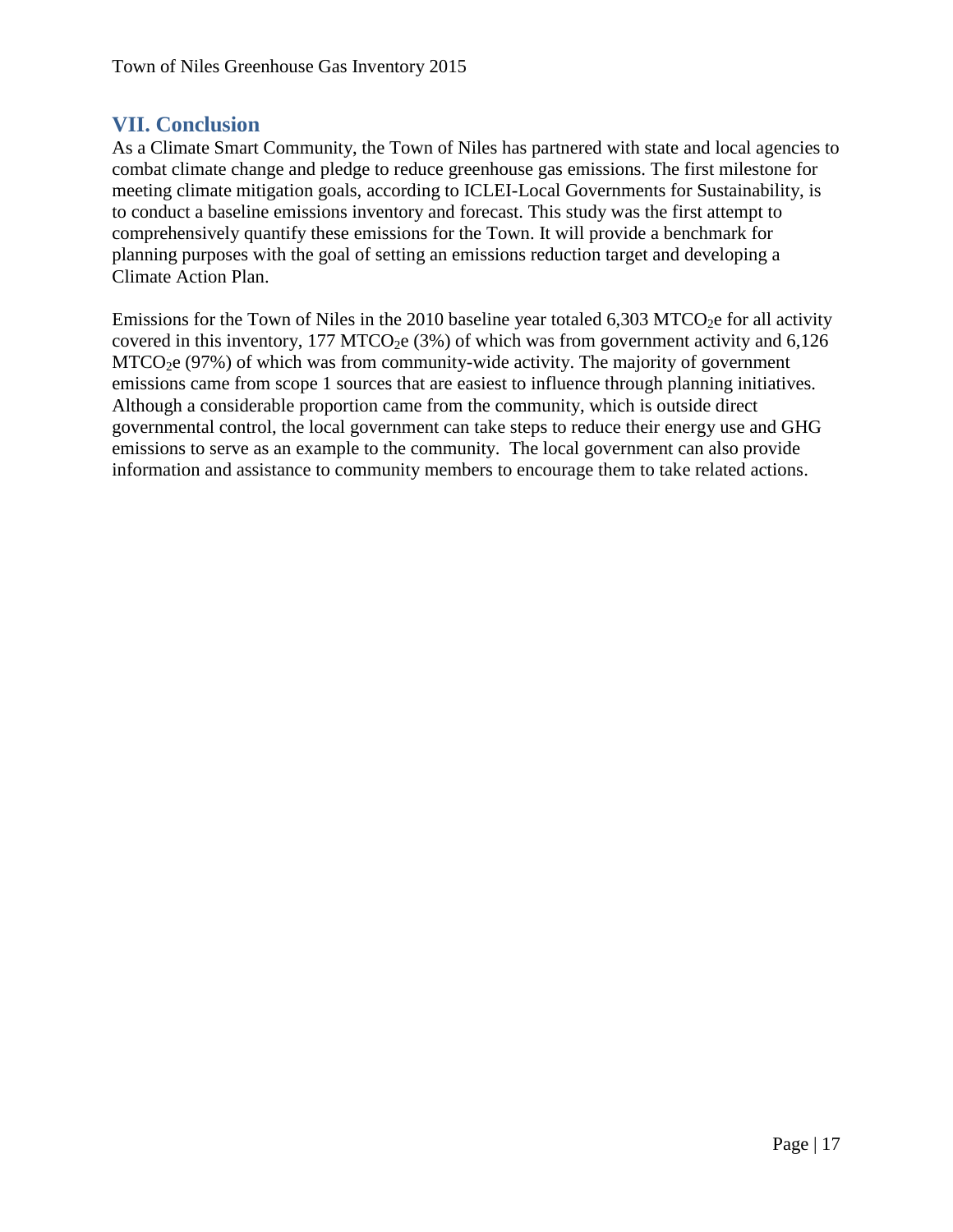## <span id="page-18-0"></span>**Appendix A: Community Protocol Compliance**

ICLEI protocol‐compliant inventories must include a table illustrating included and excluded emissions sources and activities, along with final emissions figures. The table below depicts the included and excluded emissions sources and activities and final emissions figures for this inventory and uses ICLEI's notation keys found in the U.S. Community Protocol, Appendix B.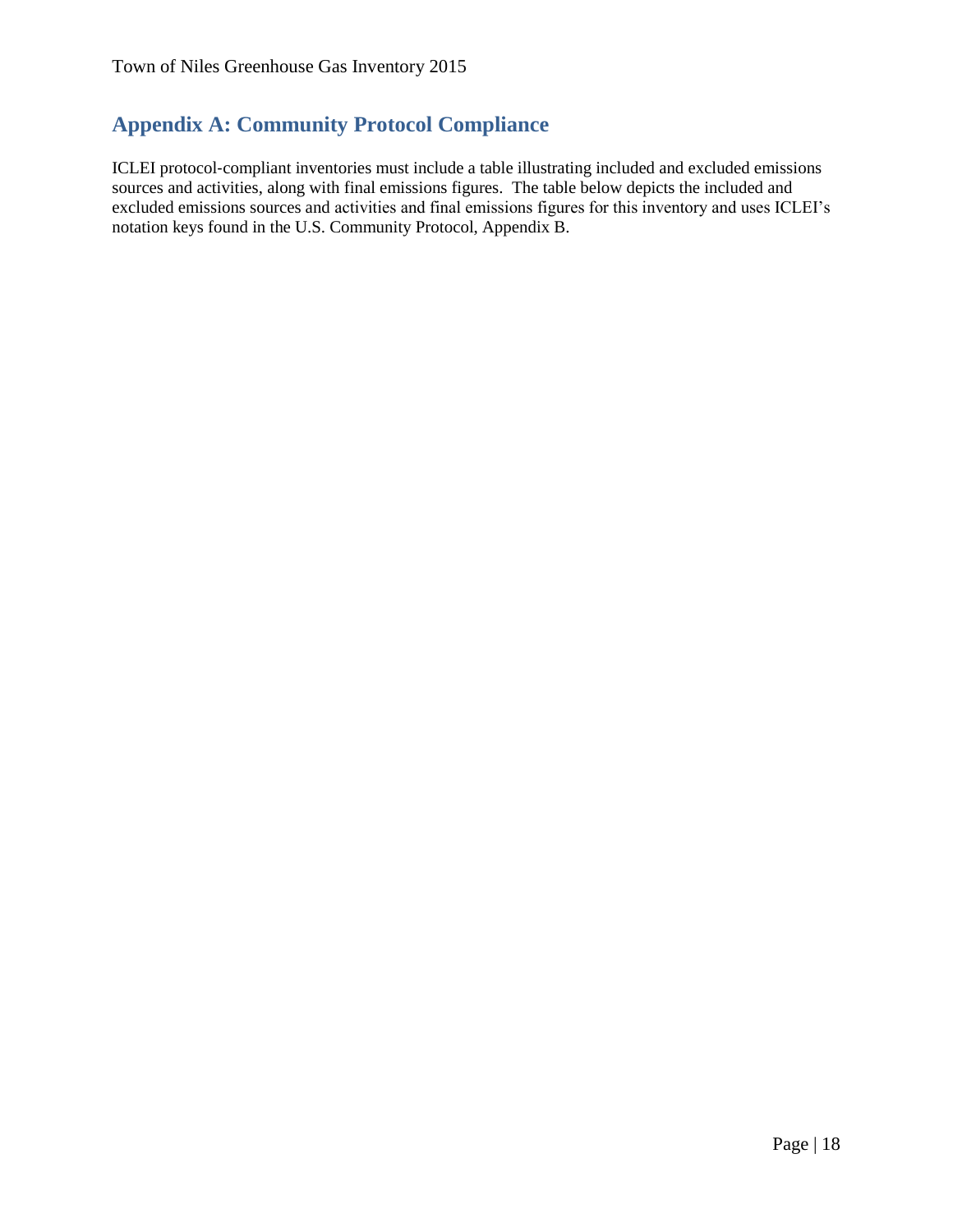## Town of Niles Greenhouse Gas Inventory 2015

| Emissions Report Summary Table (2010 baseline year)                                                                      |                           |                      |                                                                                   |                                                          |                        | IE- Included Elsewhere<br>NE- Not estimated | SI- Local government signif<br>CA- community-wide activit |
|--------------------------------------------------------------------------------------------------------------------------|---------------------------|----------------------|-----------------------------------------------------------------------------------|----------------------------------------------------------|------------------------|---------------------------------------------|-----------------------------------------------------------|
|                                                                                                                          |                           |                      |                                                                                   |                                                          |                        | NA- not applicable                          |                                                           |
| Include estimates of emissions associated with the 5 basic emissions generating activities                               |                           |                      |                                                                                   |                                                          |                        | NO- not occurring                           |                                                           |
|                                                                                                                          |                           |                      |                                                                                   |                                                          |                        |                                             |                                                           |
| <b>Emissions Type</b>                                                                                                    | <b>Source or Activity</b> | <b>Activity Data</b> | <b>Emissions Factor &amp; Source</b>                                              | <b>Accounting Method</b>                                 |                        | Included (SI, CA) Excluded (IE, NA, NO, NE) | <b>Emissions (MTCO2e)</b>                                 |
| <b>Built Environment</b>                                                                                                 |                           |                      |                                                                                   |                                                          |                        |                                             |                                                           |
|                                                                                                                          |                           |                      | 53.02 kg CO <sub>2</sub> /MMBtu; 1 g                                              |                                                          |                        |                                             |                                                           |
|                                                                                                                          |                           |                      | CH4/MMBtu; 0.1 g N2O/MMBtu;<br>EPA Mandatory Reporting Rule                       | Collected data from<br>National Grid and put into        |                        |                                             |                                                           |
| Use of fuel in residential stationary combustion (nat. gas- MMBtu) source and activity                                   |                           |                      | 929 (MRR)                                                                         | CACP                                                     | CA                     |                                             | 49                                                        |
|                                                                                                                          |                           |                      | Averaged distillate fuel oil #1, 2,4<br>EF= 74.5 kg CO <sub>2</sub> /MMBtu; LPG=  | Used ICLEI's US                                          |                        |                                             |                                                           |
|                                                                                                                          |                           |                      | 62.98 kg CO <sub>2</sub> /MMBtu; EPA                                              | Community Protocol<br>Appendix C (Built                  |                        |                                             |                                                           |
| Use of fuel in residential stationary combustion (fuel oil, wood, LPG- MMBtu) source and activity                        |                           |                      | 10,760 Mandatory Reporting Rule (MRR)                                             | Environment), BE 1.2                                     | CA                     |                                             | 658                                                       |
|                                                                                                                          |                           |                      | 53.02 kg CO <sub>2</sub> /MMBtu; 1 g<br>CH4/MMBtu; 0.1 g N2O/MMBtu;               | Collected data from                                      |                        |                                             |                                                           |
|                                                                                                                          |                           |                      | EPA Mandatory Reporting Rule                                                      | National Grid and put into                               |                        |                                             |                                                           |
| Use of fuel in commercial stationary combustion (nat. gas- MMBtu) source and activity                                    |                           |                      | (MRR)<br>Coal/coke mixed commercial                                               | CACP                                                     | CA                     |                                             | $^{\circ}$                                                |
|                                                                                                                          |                           |                      | sector= 93.4 kg CO <sub>2</sub> /MMBtu;                                           |                                                          |                        |                                             |                                                           |
|                                                                                                                          |                           |                      | Averaged distillate fuel oil #1, 2,4<br>EFs= 74.5 kg CO <sub>2</sub> /MMBtu; LPG= | Used ICLEI's US                                          |                        |                                             |                                                           |
|                                                                                                                          |                           |                      | 62.98 kg CO2/MMBtu; EPA                                                           | Community Protocol<br>Appendix C (Built                  |                        |                                             |                                                           |
| Use of commercial stationary combustion (fuel- MMBtu) source and activity                                                |                           |                      | 16,697 Mandatory Reporting Rule (MRR)                                             | Environment), BE 1.3                                     | CA                     |                                             | 1,100                                                     |
|                                                                                                                          |                           |                      | 53.02 kg CO <sub>2</sub> /MMBtu; 1 g<br>CH4/MMBtu; 0.1 g N2O/MMBtu;               |                                                          |                        |                                             |                                                           |
|                                                                                                                          |                           |                      | EPA Mandatory Reporting Rule                                                      |                                                          |                        |                                             |                                                           |
| Industrial Stationary combustion sources (nat. gas- MMBtu) source and activity                                           |                           | <b>N/A</b>           | (MRR)                                                                             |                                                          | <b>NA</b>              |                                             |                                                           |
|                                                                                                                          |                           |                      |                                                                                   |                                                          |                        |                                             |                                                           |
|                                                                                                                          |                           |                      |                                                                                   |                                                          |                        |                                             |                                                           |
| Industrial Stationary combustion sources (fuel- MMBtu) source and activity                                               |                           | <b>N/A</b>           |                                                                                   |                                                          | <b>NA</b>              |                                             |                                                           |
|                                                                                                                          |                           |                      |                                                                                   |                                                          |                        |                                             |                                                           |
| Electricity                                                                                                              |                           |                      |                                                                                   |                                                          |                        |                                             |                                                           |
|                                                                                                                          |                           |                      |                                                                                   |                                                          |                        |                                             |                                                           |
|                                                                                                                          |                           |                      |                                                                                   |                                                          |                        |                                             |                                                           |
|                                                                                                                          |                           |                      |                                                                                   |                                                          |                        |                                             |                                                           |
|                                                                                                                          |                           |                      |                                                                                   |                                                          |                        |                                             |                                                           |
| Power generation (natural gas use- therms) source                                                                        |                           | <b>N/A</b>           |                                                                                   |                                                          | <b>NA</b>              |                                             |                                                           |
|                                                                                                                          |                           |                      |                                                                                   | Collected data from                                      |                        |                                             |                                                           |
| use of electricity by the community (MWh) activity                                                                       |                           |                      | 6,076 eGrid 2009 subregion factors (EPA) CACP                                     | National Grid and put into                               | CA                     |                                             | 1,379                                                     |
| <b>District Heating/Cooling</b>                                                                                          |                           |                      |                                                                                   |                                                          |                        |                                             |                                                           |
| District Heating/Cooling facilities in community source<br>Use of district heating/cooling by community activity         |                           | N/A<br>N/A           |                                                                                   |                                                          | <b>NA</b><br><b>NA</b> |                                             |                                                           |
|                                                                                                                          |                           |                      |                                                                                   |                                                          |                        |                                             |                                                           |
|                                                                                                                          |                           |                      |                                                                                   |                                                          |                        |                                             |                                                           |
|                                                                                                                          |                           |                      | EPA GHGRP data reported here:                                                     |                                                          |                        |                                             |                                                           |
| Industrial process emissions in the community source                                                                     |                           | N/A<br>N/A           | ghgdata.epa.gov                                                                   |                                                          | <b>NA</b><br>NE        |                                             |                                                           |
| Refrigerant leakage in the community source<br><b>Transportation and other Mobile Sources</b>                            |                           |                      |                                                                                   |                                                          |                        |                                             |                                                           |
| On-road passenger vehicles                                                                                               |                           |                      |                                                                                   |                                                          |                        |                                             |                                                           |
|                                                                                                                          |                           |                      |                                                                                   | Used formula: AADT x                                     |                        |                                             |                                                           |
|                                                                                                                          |                           |                      |                                                                                   | Road Length x 365 days<br>per year = AVMT. For           |                        |                                             |                                                           |
|                                                                                                                          |                           |                      |                                                                                   | roads without AADT<br>counts, used "Minimum              |                        |                                             |                                                           |
|                                                                                                                          |                           |                      |                                                                                   | Maintenance Standards                                    |                        |                                             |                                                           |
|                                                                                                                          |                           |                      |                                                                                   | Regulation 239/02," which<br>meant taking length of      |                        |                                             |                                                           |
|                                                                                                                          |                           |                      |                                                                                   | roadway without AADT                                     |                        |                                             |                                                           |
|                                                                                                                          |                           |                      | CACP (Version 3.0) & EPA MRR<br>emission factors for gasoline and                 | counts, multiplying by a<br>factor of 6 for rural roads, |                        |                                             |                                                           |
|                                                                                                                          |                           |                      | diesel (varies by vehicle class for                                               | and then dividing the sum                                |                        |                                             |                                                           |
|                                                                                                                          |                           |                      | N2O & CH4): LGOP gasoline<br>EF=8.78 kgCO <sub>2</sub> /gal; diesel EF=           | by total roadway length to<br>receive an average AADT    |                        |                                             |                                                           |
| on-road passenger vehicles operating within the community (VMT) source                                                   |                           |                      | 4,928,103 10.21 kgCO2/gal                                                         | count.                                                   | CA                     |                                             | 2,286                                                     |
|                                                                                                                          |                           |                      |                                                                                   |                                                          |                        |                                             |                                                           |
|                                                                                                                          |                           |                      |                                                                                   |                                                          |                        |                                             |                                                           |
|                                                                                                                          |                           |                      |                                                                                   |                                                          |                        |                                             |                                                           |
|                                                                                                                          |                           |                      |                                                                                   |                                                          |                        |                                             |                                                           |
| on-road passenger vehicle travel associated with community land uses (VMT) activity                                      |                           | <b>N/A</b>           |                                                                                   |                                                          | <b>NE</b>              |                                             |                                                           |
| On-road freight vehicles<br>on-road freight and service vehicles operating within the community boundary source          |                           | N/A                  |                                                                                   |                                                          | <b>NE</b>              |                                             |                                                           |
| on-road freight and service vehicle travel associated with community land uses activity                                  |                           | N/A                  |                                                                                   |                                                          | <b>NE</b>              |                                             |                                                           |
|                                                                                                                          |                           |                      |                                                                                   |                                                          |                        |                                             |                                                           |
|                                                                                                                          |                           |                      |                                                                                   |                                                          |                        |                                             |                                                           |
|                                                                                                                          |                           |                      |                                                                                   |                                                          |                        |                                             |                                                           |
|                                                                                                                          |                           |                      |                                                                                   |                                                          |                        |                                             |                                                           |
| On-road transit vehicles operating within the community boundary source                                                  |                           | <b>N/A</b>           |                                                                                   |                                                          | <b>NE</b>              |                                             |                                                           |
| <b>Transit Rail</b>                                                                                                      |                           |                      |                                                                                   |                                                          |                        |                                             |                                                           |
| transit rail vehicles operating within the community boundary source<br>use of transit rail travel by community activity |                           | N/A                  |                                                                                   |                                                          | <b>NE</b><br><b>NE</b> |                                             |                                                           |
| Inter-city passenger rail vehicles operating within the community boundary source                                        |                           | <b>N/A</b><br>N/A    |                                                                                   |                                                          | <b>NE</b>              |                                             |                                                           |
| Freight rail vehicles operating within the community boundary source                                                     |                           | <b>N/A</b>           |                                                                                   |                                                          | <b>NE</b>              |                                             |                                                           |
| Marine<br>Marine vessels operating within community boundary source                                                      |                           | <b>N/A</b>           |                                                                                   |                                                          | <b>NA</b>              |                                             |                                                           |
| use of ferries by community activity                                                                                     |                           | <b>N/A</b>           |                                                                                   |                                                          | <b>NA</b>              |                                             |                                                           |
| Off-road surface vehicles and other mobile equipment operating within community boundary source                          |                           | <b>N/A</b>           |                                                                                   |                                                          | $_{\rm NE}$            |                                             |                                                           |
| Use of air travel by the community activity<br><b>Solid Waste</b>                                                        |                           | <b>N/A</b>           |                                                                                   |                                                          | <b>NE</b>              |                                             |                                                           |
| <b>Solid Waste</b>                                                                                                       |                           |                      |                                                                                   |                                                          |                        |                                             |                                                           |
|                                                                                                                          |                           |                      | Process emissions reported to the<br>EPA GHGRP annually; stationary               |                                                          |                        |                                             |                                                           |
|                                                                                                                          |                           |                      | combustion emissions accounted for                                                |                                                          |                        |                                             |                                                           |
| Operation of solid waste disposal facilities in community source                                                         |                           | <b>N/A</b>           | in the energy use sector                                                          | <b>Lised ICLET's LIS</b>                                 | <b>NA</b>              |                                             |                                                           |
|                                                                                                                          |                           |                      |                                                                                   | Community Protocol                                       |                        |                                             |                                                           |
| generation and disposal of solid waste by the community source and activity                                              |                           | 950.07               |                                                                                   | Appendix E (Solid Waste CA                               |                        |                                             | 441                                                       |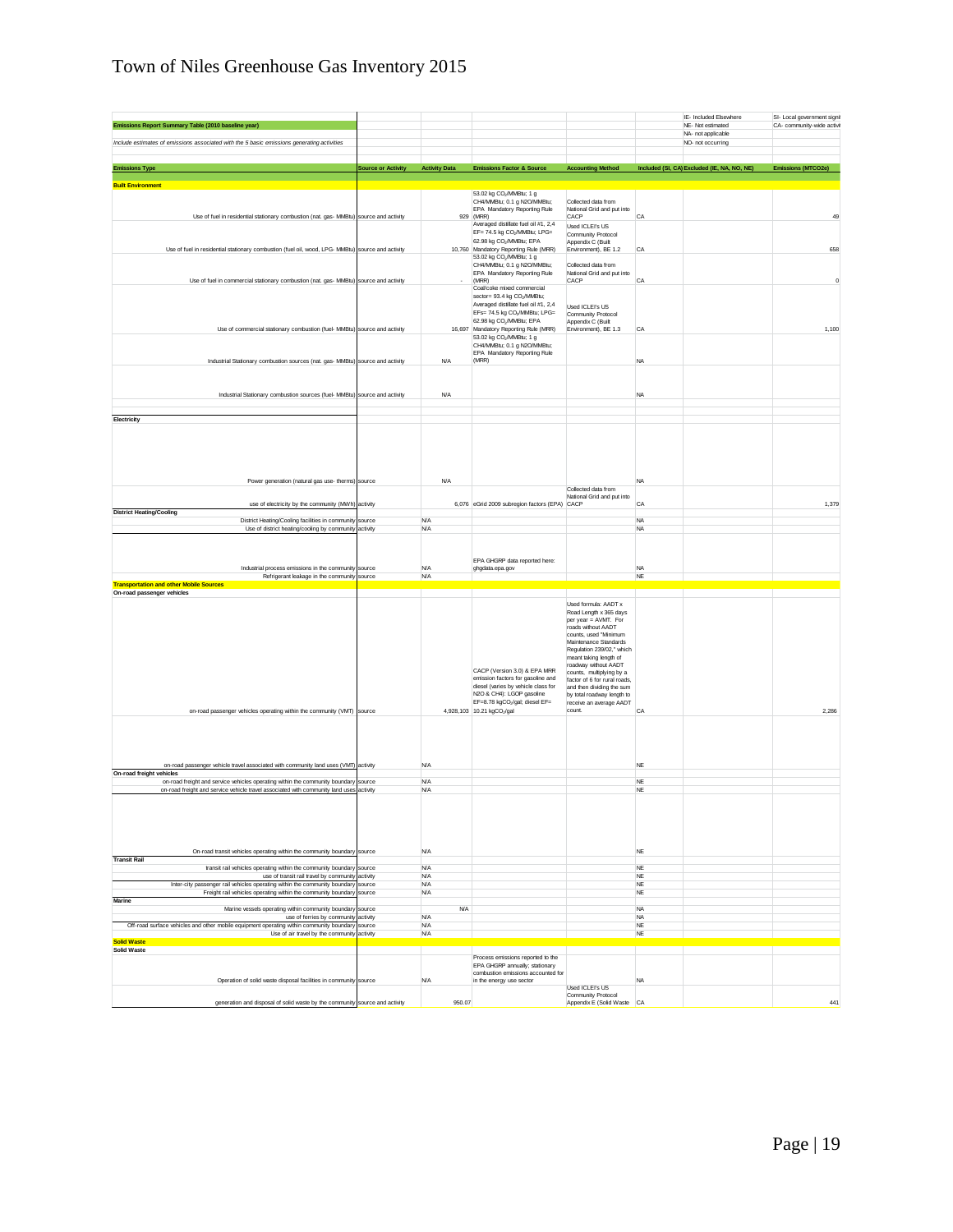## Town of Niles Greenhouse Gas Inventory 2015

| <b>Water and Wastewater</b>                                                                                                                                            |            |                                                                                                                                                                                                             |           |          |
|------------------------------------------------------------------------------------------------------------------------------------------------------------------------|------------|-------------------------------------------------------------------------------------------------------------------------------------------------------------------------------------------------------------|-----------|----------|
| Potable Water- Energy Use                                                                                                                                              |            |                                                                                                                                                                                                             |           |          |
| Operation of water delivery facilities in the community source                                                                                                         | <b>N/A</b> | CACP 3.0 eGrid 2009 electricity<br>emission factors; and natural gas<br>emission factors= 53.02 kg<br>CO2/MMBtu; 1 g CH4/MMBtu; 0.1 g<br>N2O/MMBtu                                                          | IE.       |          |
| Use of energy associated with use of potable water by the community activity                                                                                           | <b>N/A</b> |                                                                                                                                                                                                             | IE.       |          |
| Use of energy associated with generation of wastewater by the community activity                                                                                       | <b>N/A</b> | CACP 3.0 eGrid 2009 electricity<br>emission factors: and natural gas<br>emission factors=53.02 kg<br>CO2/MMBtu; 1 g CH4/MMBtu; 0.1 g<br>N2O/MMBtu                                                           | <b>NE</b> |          |
| <b>Centralized Wastewater Systems- Process Emissions</b>                                                                                                               |            |                                                                                                                                                                                                             |           |          |
| Process emissions from operation of wastewater treatment facilities located in community source                                                                        | <b>N/A</b> | Method WW.8= EF without<br>nitrification or denitrification= 3.2 g<br>N2O/person equivalent/year; Method<br>WW.12a= EF for stream/river<br>discharge= 0.005 kg N <sub>2</sub> O-N/kg<br>sewage-N discharged | <b>NE</b> |          |
| process emissions associated with generation of wastewater by community activity                                                                                       |            |                                                                                                                                                                                                             | CA        | $\Omega$ |
|                                                                                                                                                                        |            |                                                                                                                                                                                                             | <b>NA</b> |          |
| Use of septic systems in community source and activity<br><b>Agriculture</b>                                                                                           | <b>N/A</b> |                                                                                                                                                                                                             |           |          |
| Domesticated animal production source                                                                                                                                  | <b>N/A</b> |                                                                                                                                                                                                             | <b>NE</b> |          |
| Manure decomposition and treatment source                                                                                                                              | <b>N/A</b> |                                                                                                                                                                                                             | <b>NE</b> |          |
| <b>Upstream Impacts of Community-wide Activities</b>                                                                                                                   |            |                                                                                                                                                                                                             |           |          |
| Upstream impacts of fuels used in stationary applications by community activity                                                                                        | <b>N/A</b> |                                                                                                                                                                                                             | <b>NE</b> |          |
| upstream and transmissions and distribution impacts of purchased electricity used by the<br>community activity                                                         | <b>N/A</b> |                                                                                                                                                                                                             | NE.       |          |
| upstream impacts of fuels used for transportation in trips associated with the community activity                                                                      | <b>N/A</b> |                                                                                                                                                                                                             | <b>NF</b> |          |
| upstream impacts of fuels used by water and wastewater facilities for water used and wastewater<br>generated within the community boundary activity                    | <b>N/A</b> |                                                                                                                                                                                                             | <b>NF</b> |          |
| Upstream impacts of select materials (concrete, food, paper, carpets, etc.) used by the whole                                                                          |            |                                                                                                                                                                                                             |           |          |
| community (additional community-wide flows of goods & services will create significant double<br>counting issues) activity                                             | N/A        |                                                                                                                                                                                                             | <b>NE</b> |          |
| <b>Independent Consumption-Based Accounting</b>                                                                                                                        |            |                                                                                                                                                                                                             |           |          |
| Household consumption (e.g., gas & electricity, transportation, and the purchase of all other food,<br>goods and services by all households in the community) activity | <b>N/A</b> |                                                                                                                                                                                                             | NE.       |          |
| Government consumption (e.g., gas & electricity, transportation, and the purchase of all other                                                                         |            |                                                                                                                                                                                                             |           |          |
| food, goods and services by all governments in the community) activity                                                                                                 | <b>N/A</b> |                                                                                                                                                                                                             | <b>NE</b> |          |
| Lifecycle emissions of community businesses (e.g., gas & electricity, transportation, and the                                                                          |            |                                                                                                                                                                                                             |           |          |
| purchase of all other food, goods and services by all businesses in the community) activity                                                                            | <b>N/A</b> |                                                                                                                                                                                                             | <b>NE</b> |          |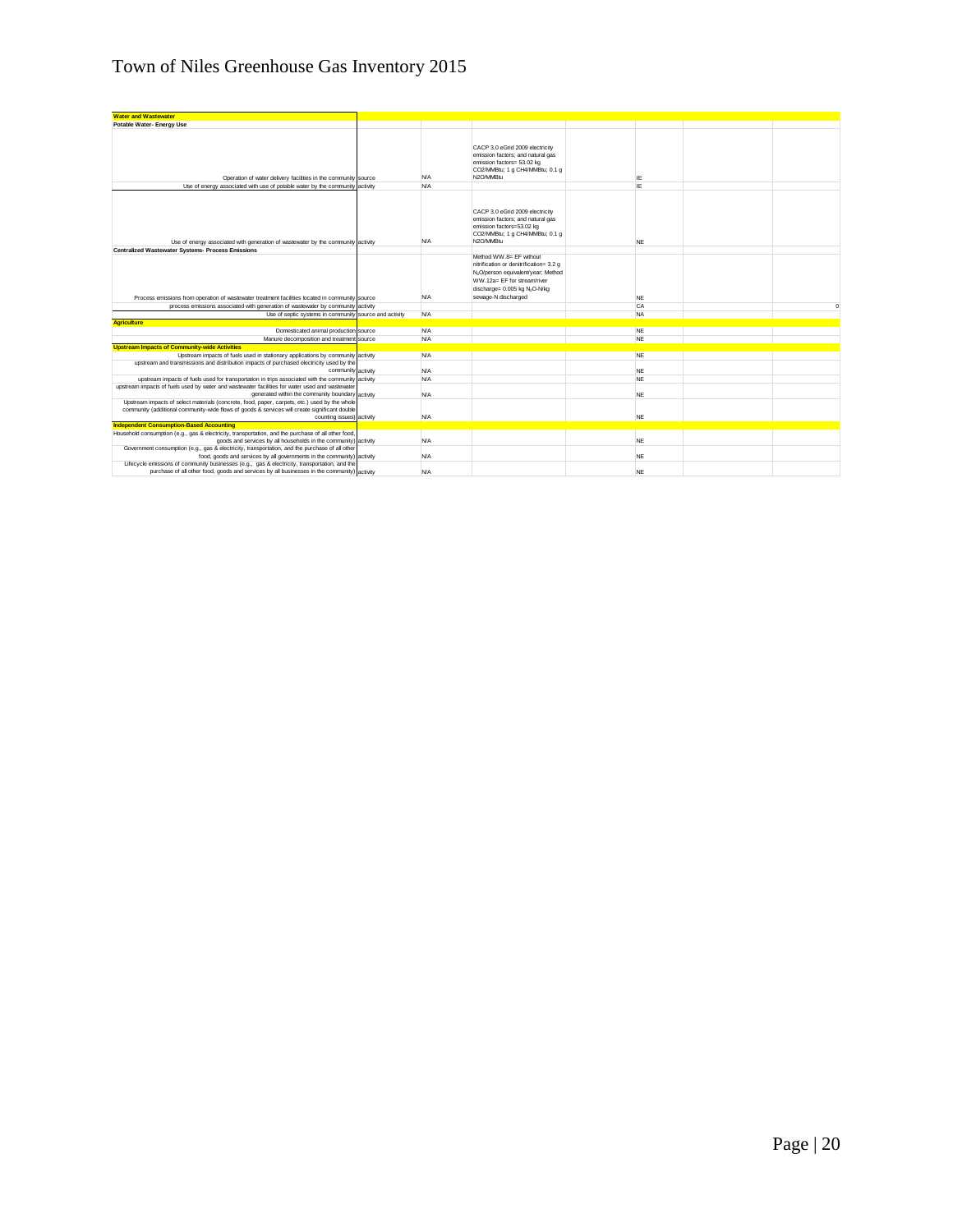## <span id="page-21-0"></span>**Appendix B: Estimation Method for Vehicle Miles Traveled**

The New York State Department of Transportation (NYSDOT) Traffic Data Viewer and information collected by the Syracuse Metropolitan Transportation Council (SMTC) provided data on the Annual Average Daily Traffic (AADT) going through the Town of Niles. Internal GIS data was utilized to generate road lengths within the Town boundary, and these lengths were multiplied with the traffic counts to derive estimates for daily vehicle miles travelled (DVMT). DVMT was then multiplied by 365 days per year to derive annual vehicle miles traveled (AVMT). These estimates were entered into ClearPath to calculate emissions using the VMT & MPG calculator.<sup>4</sup>

The NYSDOT relies on actual and estimated traffic counts for their model, which may result in slight over or under estimations in the average daily traffic data. Additionally, the counts do not distinguish between origin and destination; therefore, these counts represent all vehicle trips that begin, end, and travel through the Town of Niles, therefore resulting in slight overestimations of Town VMT. Also, the NYSDOT tracks traffic counts for main arteries only; therefore, additional calculations for AADT were needed to estimate AVMT for local/collector roads, as well as some main arteries that do not have AADTs available. The total length of roads in Niles with traffic counts is 11.115 miles in 2010, while 94.03 miles of roads do not have AADT counts available.

According to the *Minimum Maintenance Standards Regulation 239/02*, a set of guidelines produced by the Association of Municipalities of Ontario to help local communities estimate traffic volume, while conducting an AADT count, it is possible to estimate the traffic volume for dead-ends and cul-de-sacs to avoid resource intensive counts. This is done by multiplying the number of houses on the roadway by a factor of 6 for rural areas and 10 for urban areas.

This method was applied to the Town of Niles for the roads without AADT counts. It was determined that there were 476 occupied households in the Town of Niles in 2010, according to the 2010 US Census. It was assumed that all 476 homes are on roadways that do not have a count, since most houses are on local/collector roads and almost all local/collector roads in Niles did not have an AADT count. By multiplying 476 homes by 6, a combined AADT count of 2,856 was calculated for all 94.03 miles of roads without AADT counts available. In order to calculate VMTs, an average AADT value was needed, and derived by dividing by 2,856 by the 94.03 miles of uncounted roadway. This gave an average AADT value of 30, which was applied to all roadways that did not have a count.

There is some error involved in using this method. For instance, the method is meant to be applied to dead end streets and cul-de-sacs, but this study applied it to all roads in Niles without AADT counts available. In addition, there may have been some double counting if homes in Niles are located on roads that have AADT counts available. However, counting the number of houses on each road that did not have an AADT count would have been time consuming, and this VMT calculation is supposed to serve as a general reference for the Town, not as an exact

 $\overline{\phantom{a}}$ <sup>4</sup> Default MPGs and emissions factors from ICLEI's LGOP were used. To account for the 10% ethanol in most modern gasoline blends, VMT was entered for gasoline as 90% of the total VMT and for ethanol as 10% of the total VMT, and the same MPG was used for ethanol calculations as gasoline calculations.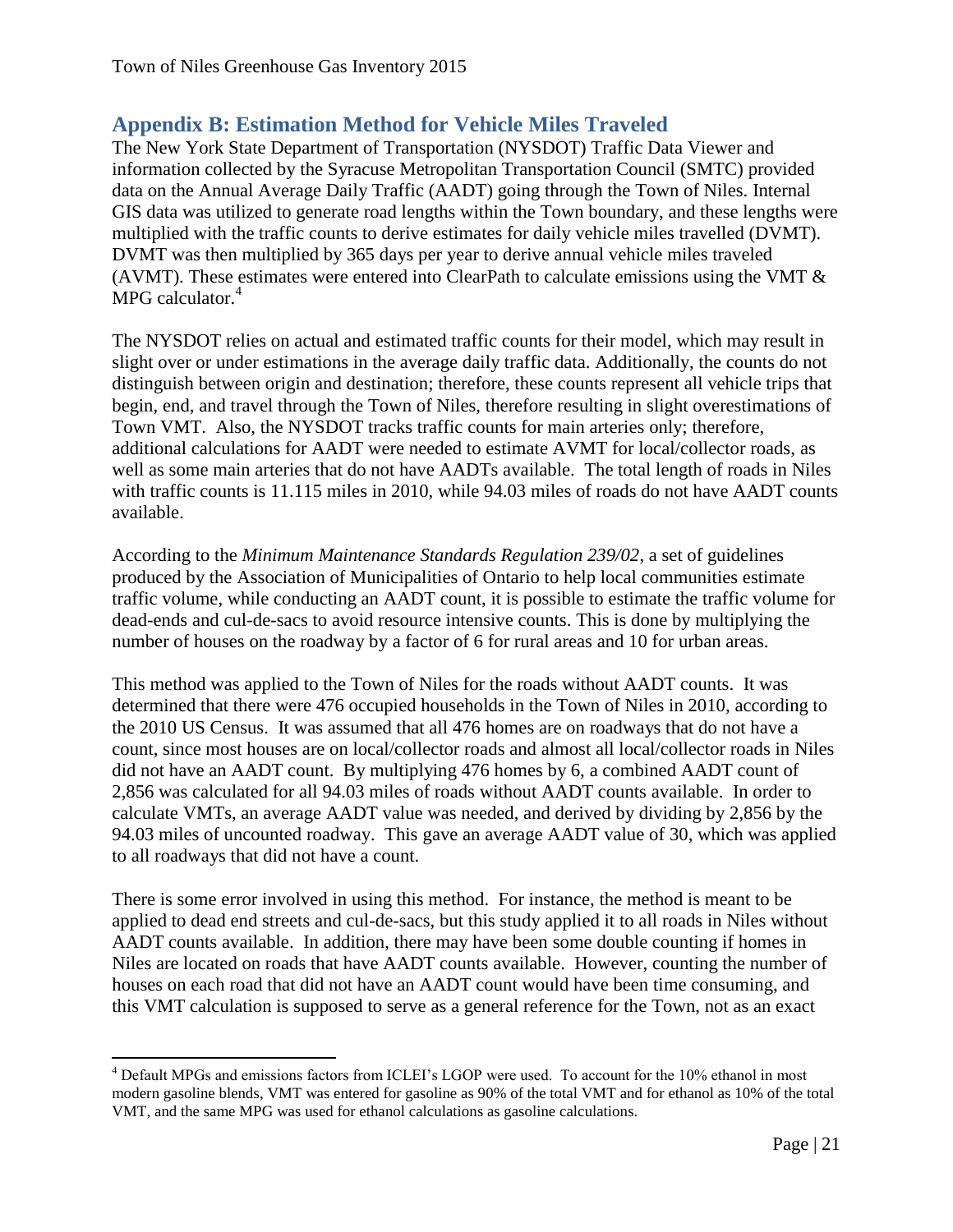figure. Although this method involves some error, it is the best estimation of traffic volume given the availability of data.

| <b>BEGINDESC</b>                         | <b>ENDDESC</b>                           | <b>TDV ROUTE</b> | <b>AADT</b> | <b>LENGTH</b><br>(MILES) | <b>LENGTH</b><br>IN<br><b>TOWN</b><br>OF<br><b>NILES</b><br>(MILES) | <b>RATIO OF</b><br><b>LENGTH IN</b><br><b>TOWN OF</b><br><b>NILES</b> | <b>DVMT</b> |
|------------------------------------------|------------------------------------------|------------------|-------------|--------------------------|---------------------------------------------------------------------|-----------------------------------------------------------------------|-------------|
| CR 155 WILSON<br><b>COR</b>              | CR <sub>66</sub> A RD TO<br>KELLOGGVILLE | NY38A            | 1.076       | 3.831                    | 0.491                                                               | 0.128                                                                 | 528.791     |
| CR <sub>66</sub> A RD TO<br>KELLOGGVILLE | Cayuga/Onon Co<br>Line                   | NY38A            | 896         | 4.699                    | 4.699                                                               | 1.000                                                                 | 4,210.674   |
| <b>CR 69A</b><br><b>SEMPRONIUS</b>       | Cayuga/Onon Co<br>Line                   | NY41A            | 997         | 10.188                   | 5.924                                                               | 0.581                                                                 | 5,906.187   |

**Total DVMT:** 10,645.65 Days per year: 365

**Total Annual VMT (AVMT): 3,885,662.77**

#### **Table 3: 2010 Town of Niles Traffic Data for Road Segments with Available AADT**

| # occupied housing units:                                 | 476   |
|-----------------------------------------------------------|-------|
| <b>Total AADT</b> for roads not<br>accounted for above:   | 2,856 |
| Days per year:                                            | 365   |
| <b>Average AADT</b> for roads not<br>accounted for above: | 30    |
| <b>Total Annual VMT for manually</b><br>calculated roads: | 440   |

**Table 4: 2010 Town of Niles Traffic Data for Road Segments without Available AADT**

AVMT for road segments with available AADT and for road segments without available AADT were then added to generate total AVMT for the Town of Niles, 4,928,102.771 miles in 2010.